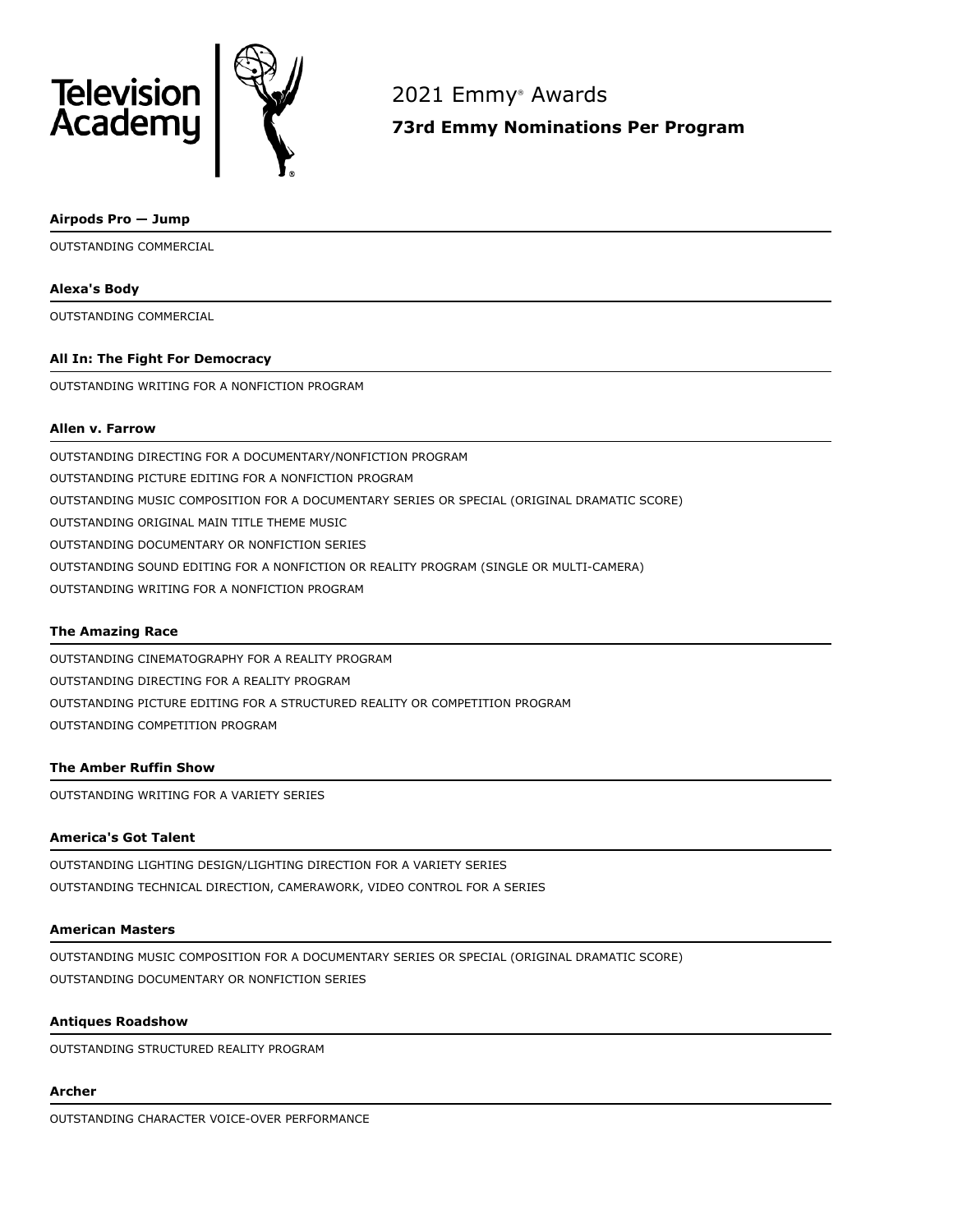## **B Positive**

OUTSTANDING DIRECTING FOR A COMEDY SERIES

OUTSTANDING SOUND MIXING FOR A COMEDY OR DRAMA SERIES (HALF-HOUR) AND ANIMATION

## **Becoming**

OUTSTANDING UNSTRUCTURED REALITY PROGRAM

## **The Bee Gees: How Can You Mend A Broken Heart**

OUTSTANDING DIRECTING FOR A DOCUMENTARY/NONFICTION PROGRAM OUTSTANDING PICTURE EDITING FOR A NONFICTION PROGRAM OUTSTANDING DOCUMENTARY OR NONFICTION SPECIAL OUTSTANDING SOUND EDITING FOR A NONFICTION OR REALITY PROGRAM (SINGLE OR MULTI-CAMERA) OUTSTANDING SOUND MIXING FOR A NONFICTION OR REALITY PROGRAM (SINGLE OR MULTI-CAMERA) OUTSTANDING WRITING FOR A NONFICTION PROGRAM

#### **Below Deck**

OUTSTANDING PICTURE EDITING FOR AN UNSTRUCTURED REALITY PROGRAM OUTSTANDING UNSTRUCTURED REALITY PROGRAM

### **Better | Mamba Forever**

OUTSTANDING COMMERCIAL

## **Between The World And Me**

OUTSTANDING MAIN TITLE DESIGN

#### **Big Mouth**

OUTSTANDING ANIMATED PROGRAM OUTSTANDING CHARACTER VOICE-OVER PERFORMANCE

## **Billie Eilish: The World's A Little Blurry**

OUTSTANDING PICTURE EDITING FOR A NONFICTION PROGRAM OUTSTANDING MUSIC DIRECTION OUTSTANDING SOUND EDITING FOR A NONFICTION OR REALITY PROGRAM (SINGLE OR MULTI-CAMERA) OUTSTANDING SOUND MIXING FOR A NONFICTION OR REALITY PROGRAM (SINGLE OR MULTI-CAMERA)

#### **A Black Lady Sketch Show**

OUTSTANDING PICTURE EDITING FOR VARIETY PROGRAMMING OUTSTANDING GUEST ACTRESS IN A COMEDY SERIES OUTSTANDING GUEST ACTRESS IN A COMEDY SERIES OUTSTANDING VARIETY SKETCH SERIES OUTSTANDING WRITING FOR A VARIETY SERIES

### **black-ish**

OUTSTANDING CONTEMPORARY COSTUMES OUTSTANDING CONTEMPORARY HAIRSTYLING OUTSTANDING LEAD ACTOR IN A COMEDY SERIES OUTSTANDING LEAD ACTRESS IN A COMEDY SERIES OUTSTANDING COMEDY SERIES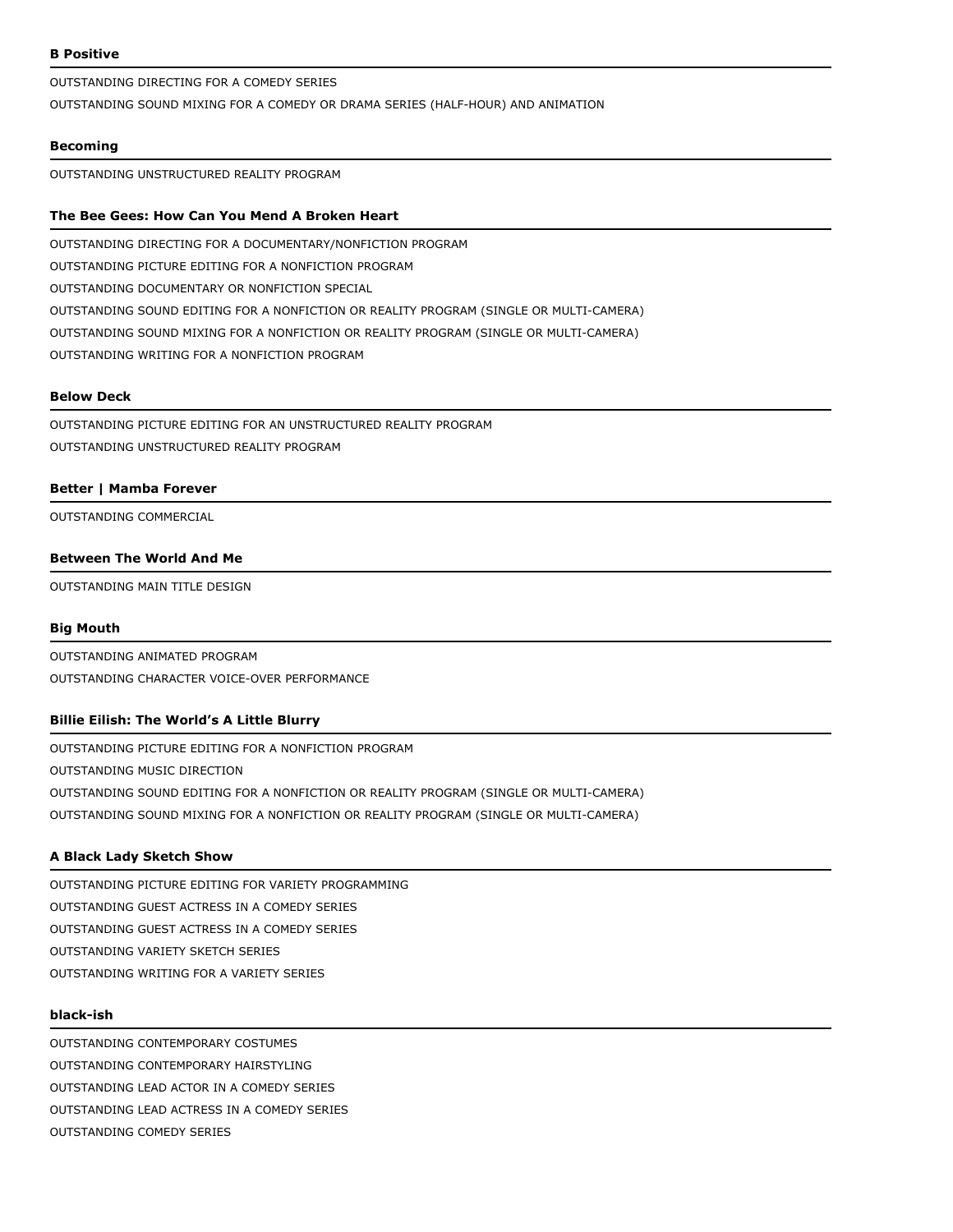## **black-ish: Election Special (Part 2)**

OUTSTANDING CHARACTER VOICE-OVER PERFORMANCE

### **Bo Burnham: Inside**

OUTSTANDING DIRECTING FOR A VARIETY SPECIAL OUTSTANDING PICTURE EDITING FOR VARIETY PROGRAMMING OUTSTANDING MUSIC DIRECTION OUTSTANDING ORIGINAL MUSIC AND LYRICS OUTSTANDING VARIETY SPECIAL (PRE-RECORDED) OUTSTANDING WRITING FOR A VARIETY SPECIAL

### **Bob's Burgers**

OUTSTANDING ANIMATED PROGRAM

## **Bonding**

OUTSTANDING ACTOR IN A SHORT FORM COMEDY OR DRAMA SERIES

## **The Boys**

OUTSTANDING ORIGINAL MUSIC AND LYRICS OUTSTANDING DRAMA SERIES OUTSTANDING SOUND MIXING FOR A COMEDY OR DRAMA SERIES (ONE HOUR) OUTSTANDING SPECIAL VISUAL EFFECTS IN A SEASON OR A MOVIE OUTSTANDING WRITING FOR A DRAMA SERIES

### **Boys State**

OUTSTANDING DIRECTING FOR A DOCUMENTARY/NONFICTION PROGRAM OUTSTANDING DOCUMENTARY OR NONFICTION SPECIAL

#### **Bridgerton**

OUTSTANDING PRODUCTION DESIGN FOR A NARRATIVE PERIOD OR FANTASY PROGRAM (ONE HOUR OR MORE) OUTSTANDING CASTING FOR A DRAMA SERIES OUTSTANDING CINEMATOGRAPHY FOR A SINGLE-CAMERA SERIES (ONE HOUR) OUTSTANDING PERIOD COSTUMES OUTSTANDING DIRECTING FOR A DRAMA SERIES OUTSTANDING PERIOD AND/OR CHARACTER HAIRSTYLING OUTSTANDING MUSIC COMPOSITION FOR A SERIES (ORIGINAL DRAMATIC SCORE) OUTSTANDING ORIGINAL MAIN TITLE THEME MUSIC OUTSTANDING MUSIC SUPERVISION OUTSTANDING LEAD ACTOR IN A DRAMA SERIES OUTSTANDING CHARACTER VOICE-OVER PERFORMANCE OUTSTANDING DRAMA SERIES

## **Bruce Springsteen's Letter To You**

OUTSTANDING SOUND MIXING FOR A VARIETY SERIES OR SPECIAL

## **Call Me Kat**

OUTSTANDING CINEMATOGRAPHY FOR A MULTI-CAMERA SERIES

#### **Carpool Karaoke: The Series**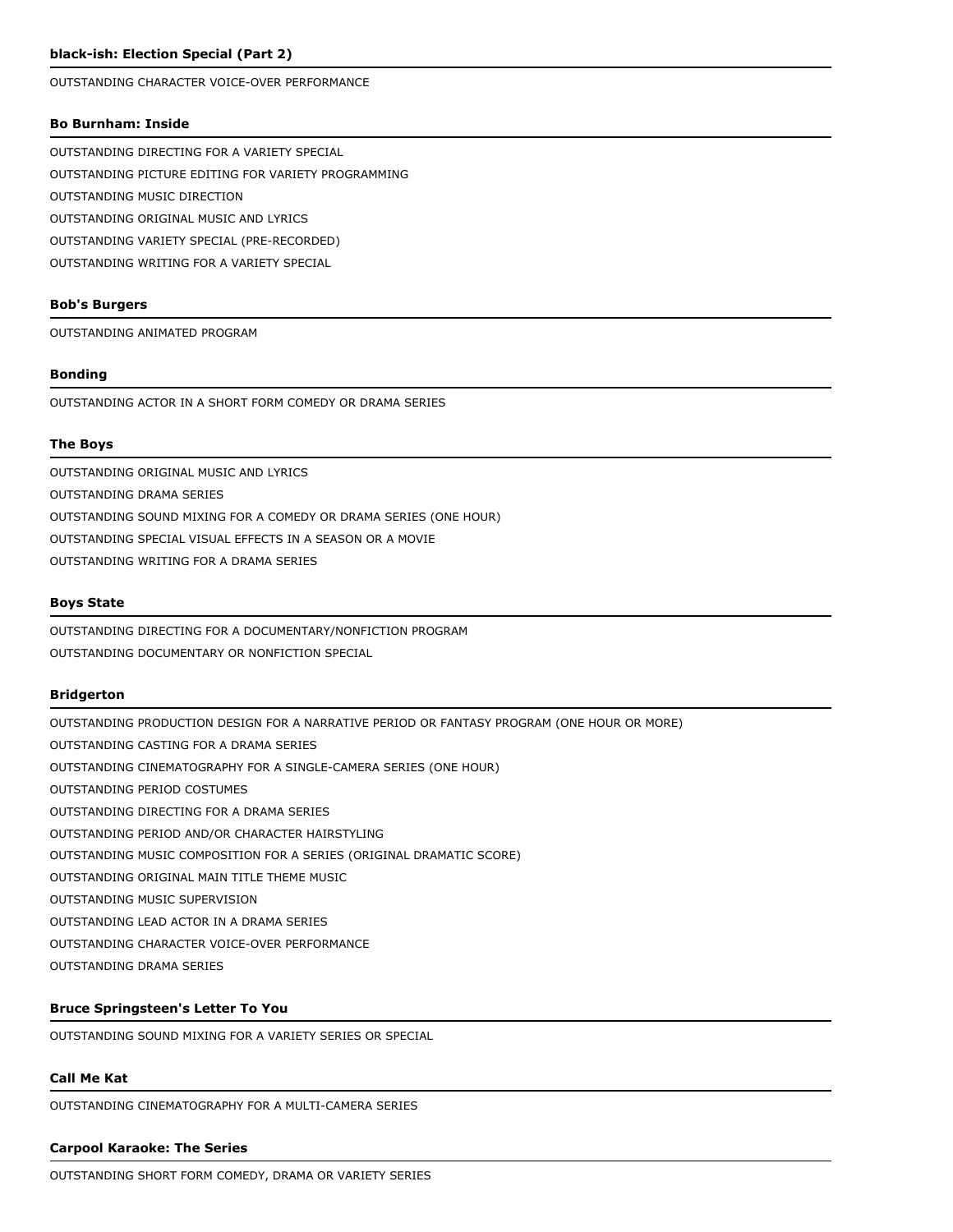## **Celebrating America - An Inauguration Night Special**

OUTSTANDING MUSIC DIRECTION OUTSTANDING VARIETY SPECIAL (LIVE)

# **Central Park**

OUTSTANDING CHARACTER VOICE-OVER PERFORMANCE OUTSTANDING CHARACTER VOICE-OVER PERFORMANCE

## **Christmas In Rockefeller Center**

OUTSTANDING CHOREOGRAPHY FOR VARIETY OR REALITY PROGRAMMING

## **City So Real**

OUTSTANDING CINEMATOGRAPHY FOR A NONFICTION PROGRAM OUTSTANDING DOCUMENTARY OR NONFICTION SERIES

## **Cobra Kai**

OUTSTANDING COMEDY SERIES OUTSTANDING SOUND EDITING FOR A COMEDY OR DRAMA SERIES (HALF-HOUR) AND ANIMATION OUTSTANDING SOUND MIXING FOR A COMEDY OR DRAMA SERIES (HALF-HOUR) AND ANIMATION OUTSTANDING STUNT PERFORMANCE

### **Conan**

OUTSTANDING VARIETY TALK SERIES

## **The Conners**

OUTSTANDING CINEMATOGRAPHY FOR A MULTI-CAMERA SERIES OUTSTANDING MULTI-CAMERA PICTURE EDITING FOR A COMEDY SERIES

### **Country Comfort**

OUTSTANDING CINEMATOGRAPHY FOR A MULTI-CAMERA SERIES

## **Create Together With Joseph Gordon-Levitt**

OUTSTANDING INTERACTIVE PROGRAM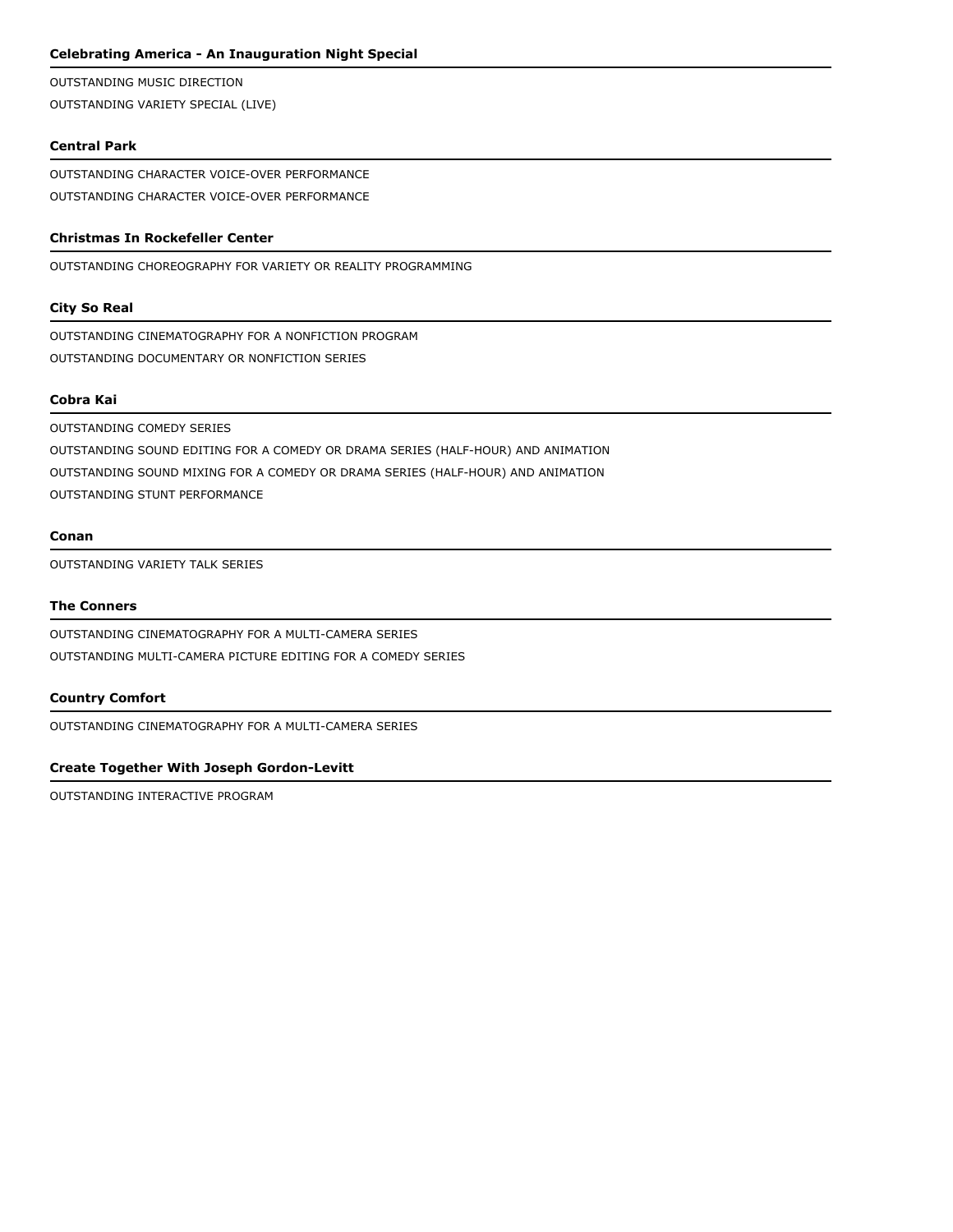## **The Crown**

OUTSTANDING PRODUCTION DESIGN FOR A NARRATIVE PERIOD OR FANTASY PROGRAM (ONE HOUR OR MORE) OUTSTANDING CASTING FOR A DRAMA SERIES OUTSTANDING CINEMATOGRAPHY FOR A SINGLE-CAMERA SERIES (ONE HOUR) OUTSTANDING PERIOD COSTUMES OUTSTANDING DIRECTING FOR A DRAMA SERIES OUTSTANDING DIRECTING FOR A DRAMA SERIES OUTSTANDING SINGLE-CAMERA PICTURE EDITING FOR A DRAMA SERIES OUTSTANDING SINGLE-CAMERA PICTURE EDITING FOR A DRAMA SERIES OUTSTANDING PERIOD AND/OR CHARACTER HAIRSTYLING OUTSTANDING MUSIC COMPOSITION FOR A SERIES (ORIGINAL DRAMATIC SCORE) OUTSTANDING MUSIC SUPERVISION OUTSTANDING LEAD ACTOR IN A DRAMA SERIES OUTSTANDING LEAD ACTRESS IN A DRAMA SERIES OUTSTANDING LEAD ACTRESS IN A DRAMA SERIES OUTSTANDING SUPPORTING ACTOR IN A DRAMA SERIES OUTSTANDING SUPPORTING ACTRESS IN A DRAMA SERIES OUTSTANDING SUPPORTING ACTRESS IN A DRAMA SERIES OUTSTANDING SUPPORTING ACTRESS IN A DRAMA SERIES OUTSTANDING GUEST ACTOR IN A DRAMA SERIES OUTSTANDING GUEST ACTRESS IN A DRAMA SERIES OUTSTANDING DRAMA SERIES OUTSTANDING SOUND MIXING FOR A COMEDY OR DRAMA SERIES (ONE HOUR) OUTSTANDING SPECIAL VISUAL EFFECTS IN A SINGLE EPISODE OUTSTANDING WRITING FOR A DRAMA SERIES

## **The Daily Show With Trevor Noah**

OUTSTANDING VARIETY TALK SERIES

## **The Daily Show With Trevor Noah Presents: Jordan Klepper Fingers The Pulse - Into The MAGAverse**

OUTSTANDING WRITING FOR A VARIETY SPECIAL

### **Dancing With The Stars**

OUTSTANDING CHOREOGRAPHY FOR VARIETY OR REALITY PROGRAMMING OUTSTANDING CHOREOGRAPHY FOR VARIETY OR REALITY PROGRAMMING OUTSTANDING CONTEMPORARY HAIRSTYLING FOR A VARIETY, NONFICTION OR REALITY PROGRAM OUTSTANDING LIGHTING DESIGN/LIGHTING DIRECTION FOR A VARIETY SERIES OUTSTANDING CONTEMPORARY MAKEUP FOR A VARIETY, NONFICTION OR REALITY PROGRAM (NON-PROSTHETIC)

## **David Attenborough: A Life On Our Planet**

OUTSTANDING CINEMATOGRAPHY FOR A NONFICTION PROGRAM OUTSTANDING PICTURE EDITING FOR A NONFICTION PROGRAM OUTSTANDING MUSIC COMPOSITION FOR A DOCUMENTARY SERIES OR SPECIAL (ORIGINAL DRAMATIC SCORE) OUTSTANDING SOUND EDITING FOR A NONFICTION OR REALITY PROGRAM (SINGLE OR MULTI-CAMERA) OUTSTANDING SOUND MIXING FOR A NONFICTION OR REALITY PROGRAM (SINGLE OR MULTI-CAMERA)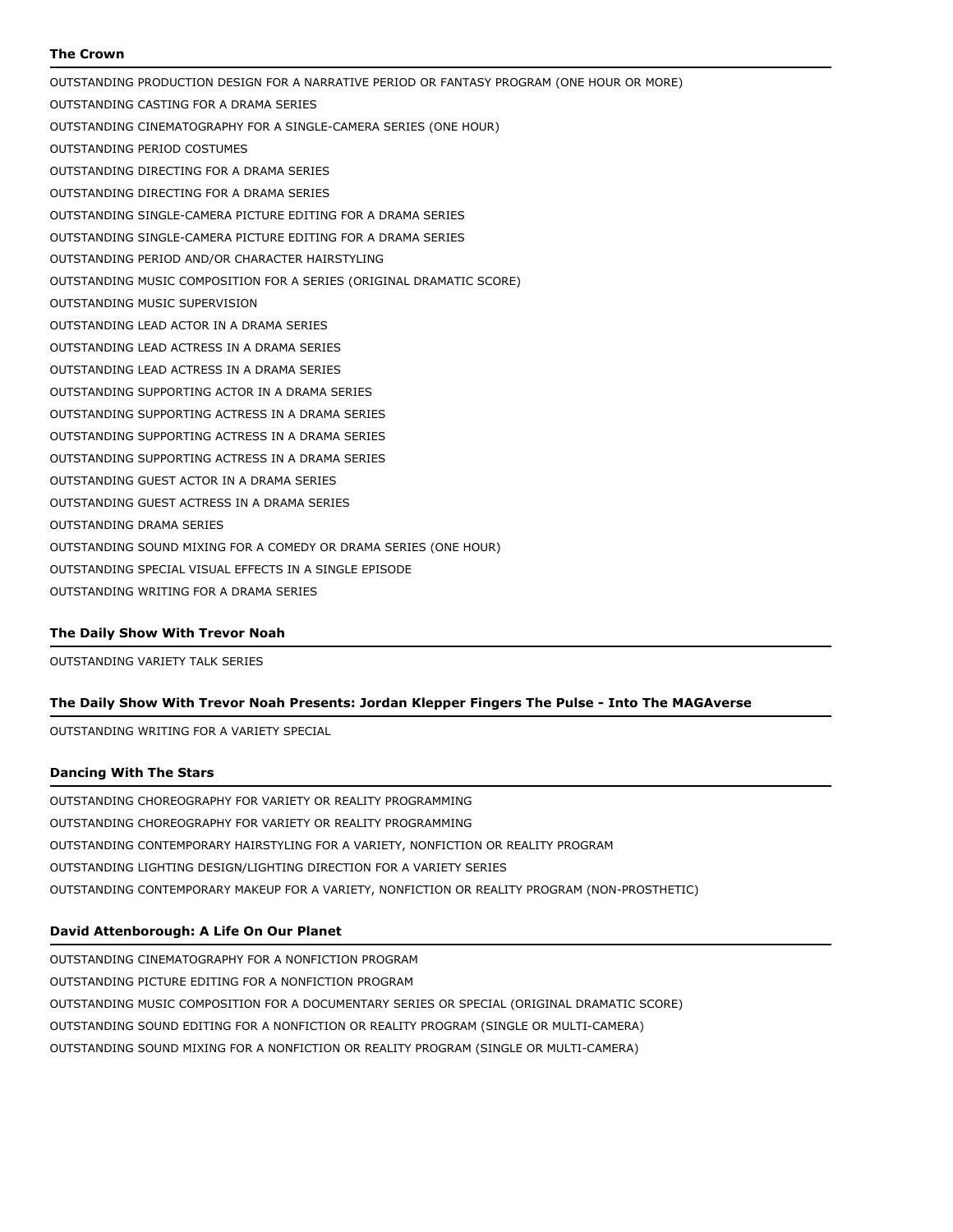## **David Byrne's American Utopia**

OUTSTANDING DIRECTING FOR A VARIETY SPECIAL OUTSTANDING LIGHTING DESIGN/LIGHTING DIRECTION FOR A VARIETY SPECIAL OUTSTANDING MUSIC DIRECTION OUTSTANDING VARIETY SPECIAL (PRE-RECORDED) OUTSTANDING SOUND MIXING FOR A VARIETY SERIES OR SPECIAL OUTSTANDING TECHNICAL DIRECTION, CAMERAWORK, VIDEO CONTROL FOR A SPECIAL

## **Deadliest Catch**

OUTSTANDING CINEMATOGRAPHY FOR A REALITY PROGRAM OUTSTANDING PICTURE EDITING FOR AN UNSTRUCTURED REALITY PROGRAM

## **Dick Johnson Is Dead**

OUTSTANDING CINEMATOGRAPHY FOR A NONFICTION PROGRAM OUTSTANDING DIRECTING FOR A DOCUMENTARY/NONFICTION PROGRAM EXCEPTIONAL MERIT IN DOCUMENTARY FILMMAKING

## **Die Hart**

OUTSTANDING ACTOR IN A SHORT FORM COMEDY OR DRAMA SERIES OUTSTANDING ACTOR IN A SHORT FORM COMEDY OR DRAMA SERIES OUTSTANDING ACTRESS IN A SHORT FORM COMEDY OR DRAMA SERIES

## **The Disney Holiday Singalong**

OUTSTANDING CHOREOGRAPHY FOR VARIETY OR REALITY PROGRAMMING

## **Dolly Parton's Christmas On The Square**

OUTSTANDING CHOREOGRAPHY FOR SCRIPTED PROGRAMMING OUTSTANDING TELEVISION MOVIE

## **Doom Patrol**

OUTSTANDING STUNT COORDINATION

## **8:46 - Dave Chappelle**

OUTSTANDING DIRECTING FOR A VARIETY SPECIAL OUTSTANDING VARIETY SPECIAL (PRE-RECORDED) OUTSTANDING WRITING FOR A VARIETY SPECIAL

## **Emily In Paris**

OUTSTANDING PRODUCTION DESIGN FOR A NARRATIVE PROGRAM (HALF-HOUR) OUTSTANDING COMEDY SERIES

### **Euphoria**

OUTSTANDING CINEMATOGRAPHY FOR A SINGLE-CAMERA SERIES (ONE HOUR) OUTSTANDING CONTEMPORARY COSTUMES OUTSTANDING CONTEMPORARY MAKEUP (NON-PROSTHETIC)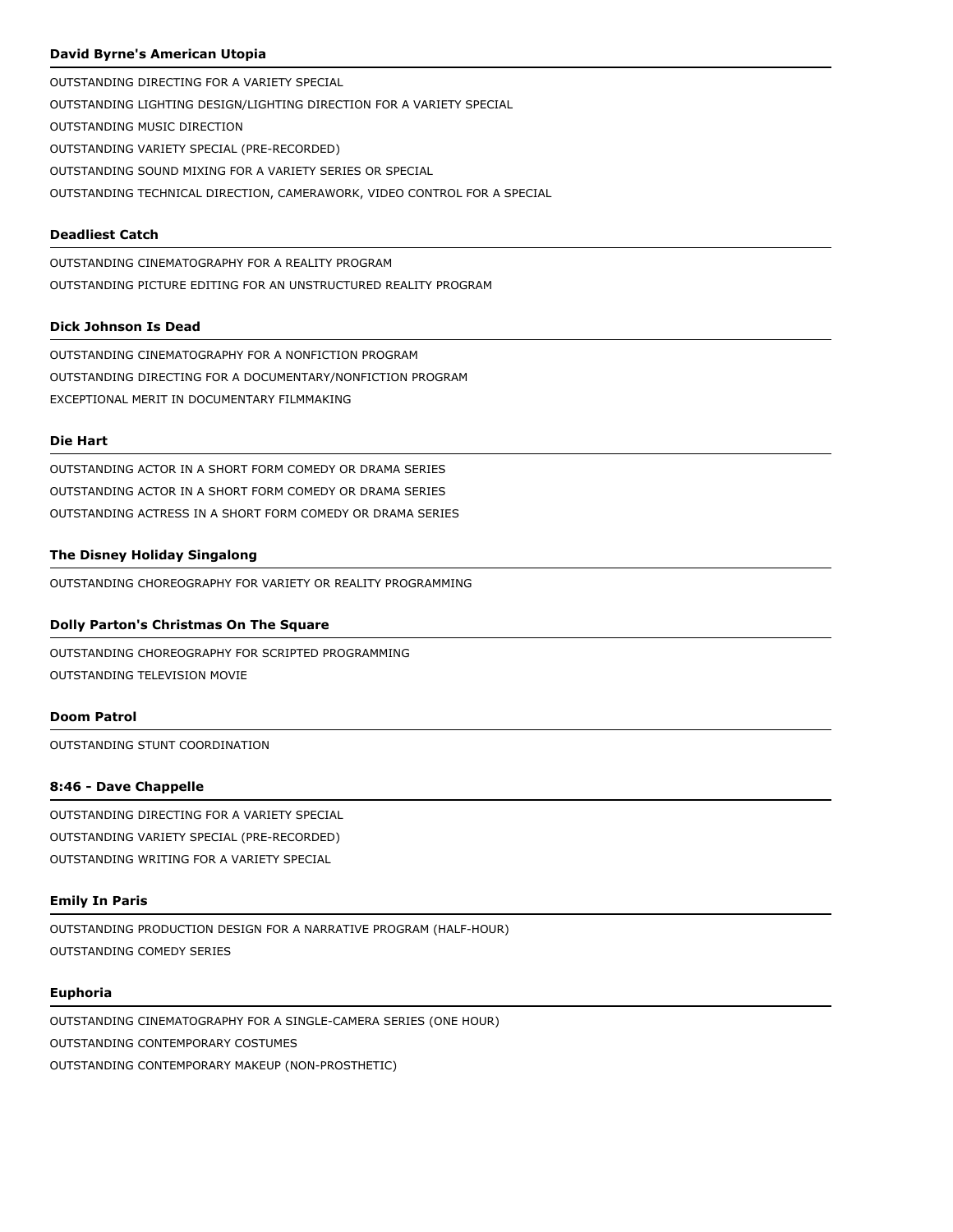## **The Falcon And The Winter Soldier**

OUTSTANDING GUEST ACTOR IN A DRAMA SERIES OUTSTANDING SOUND EDITING FOR A COMEDY OR DRAMA SERIES (ONE HOUR) OUTSTANDING SPECIAL VISUAL EFFECTS IN A SEASON OR A MOVIE OUTSTANDING STUNT COORDINATION OUTSTANDING STUNT PERFORMANCE

## **Family Guy**

OUTSTANDING CHARACTER VOICE-OVER PERFORMANCE

### **Fargo**

OUTSTANDING CINEMATOGRAPHY FOR A LIMITED OR ANTHOLOGY SERIES OR MOVIE OUTSTANDING MUSIC COMPOSITION FOR A LIMITED OR ANTHOLOGY SERIES, MOVIE OR SPECIAL (ORIGINAL DRAMATIC SCORE) OUTSTANDING SOUND EDITING FOR A LIMITED OR ANTHOLOGY SERIES, MOVIE OR SPECIAL

### **The Flight Attendant**

OUTSTANDING PRODUCTION DESIGN FOR A NARRATIVE CONTEMPORARY PROGRAM (ONE HOUR OR MORE) OUTSTANDING CASTING FOR A COMEDY SERIES

OUTSTANDING DIRECTING FOR A COMEDY SERIES

OUTSTANDING SINGLE-CAMERA PICTURE EDITING FOR A COMEDY SERIES

- OUTSTANDING ORIGINAL MAIN TITLE THEME MUSIC
- OUTSTANDING LEAD ACTRESS IN A COMEDY SERIES
- OUTSTANDING SUPPORTING ACTRESS IN A COMEDY SERIES

OUTSTANDING COMEDY SERIES

OUTSTANDING WRITING FOR A COMEDY SERIES

## **Framing Britney Spears (The New York Times Presents)**

OUTSTANDING PICTURE EDITING FOR A NONFICTION PROGRAM OUTSTANDING DOCUMENTARY OR NONFICTION SPECIAL

## **Friends: The Reunion**

OUTSTANDING PRODUCTION DESIGN FOR A VARIETY SPECIAL OUTSTANDING DIRECTING FOR A VARIETY SPECIAL OUTSTANDING LIGHTING DESIGN/LIGHTING DIRECTION FOR A VARIETY SPECIAL OUTSTANDING VARIETY SPECIAL (PRE-RECORDED)

### **Full Frontal With Samantha Bee Presents: Pandemic Video Diaries: Vaxxed And Waxxed**

OUTSTANDING SHORT FORM NONFICTION OR REALITY SERIES

## **Gangs Of London**

OUTSTANDING STUNT PERFORMANCE

## **Genius: Aretha**

OUTSTANDING CHOREOGRAPHY FOR SCRIPTED PROGRAMMING OUTSTANDING LEAD ACTRESS IN A LIMITED OR ANTHOLOGY SERIES OR MOVIE OUTSTANDING SOUND MIXING FOR A LIMITED OR ANTHOLOGY SERIES OR MOVIE

### **Genndy Tartakovsky's Primal**

OUTSTANDING ANIMATED PROGRAM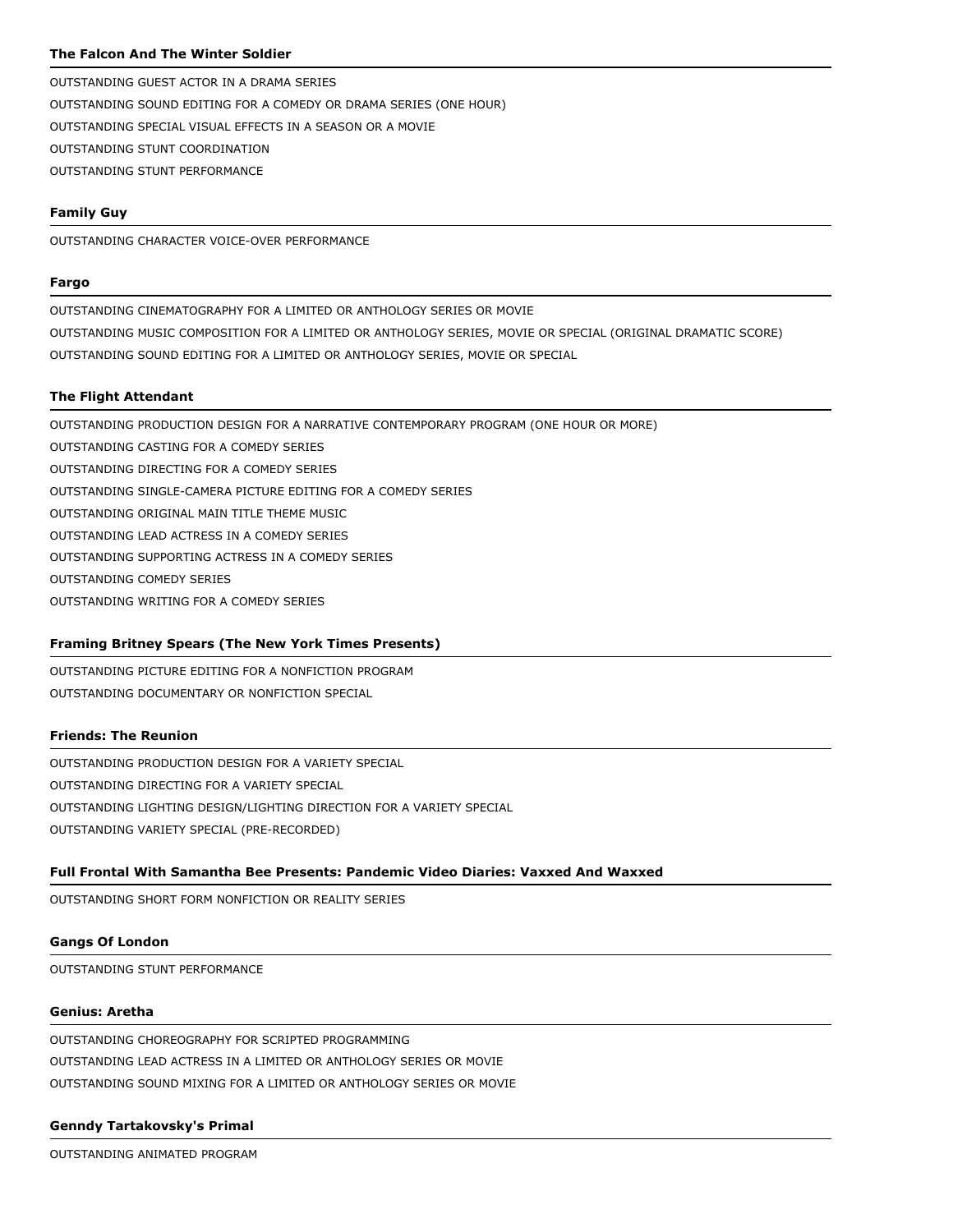OUTSTANDING WRITING FOR A COMEDY SERIES

## **78th Annual Golden Globe Awards**

OUTSTANDING PRODUCTION DESIGN FOR A VARIETY SPECIAL

#### **The Good Lord Bird**

OUTSTANDING MAIN TITLE DESIGN

## **The 63rd Annual Grammy Awards**

OUTSTANDING PRODUCTION DESIGN FOR A VARIETY SPECIAL OUTSTANDING LIGHTING DESIGN/LIGHTING DIRECTION FOR A VARIETY SPECIAL OUTSTANDING VARIETY SPECIAL (LIVE) OUTSTANDING TECHNICAL DIRECTION, CAMERAWORK, VIDEO CONTROL FOR A SPECIAL

## **grown-ish**

OUTSTANDING CINEMATOGRAPHY FOR A SINGLE-CAMERA SERIES (HALF-HOUR)

#### **Hacks**

OUTSTANDING PRODUCTION DESIGN FOR A NARRATIVE PROGRAM (HALF-HOUR) OUTSTANDING CASTING FOR A COMEDY SERIES OUTSTANDING CINEMATOGRAPHY FOR A SINGLE-CAMERA SERIES (HALF-HOUR) OUTSTANDING CONTEMPORARY COSTUMES OUTSTANDING DIRECTING FOR A COMEDY SERIES OUTSTANDING SINGLE-CAMERA PICTURE EDITING FOR A COMEDY SERIES OUTSTANDING SINGLE-CAMERA PICTURE EDITING FOR A COMEDY SERIES OUTSTANDING SINGLE-CAMERA PICTURE EDITING FOR A COMEDY SERIES OUTSTANDING LEAD ACTRESS IN A COMEDY SERIES OUTSTANDING SUPPORTING ACTOR IN A COMEDY SERIES OUTSTANDING SUPPORTING ACTRESS IN A COMEDY SERIES OUTSTANDING GUEST ACTRESS IN A COMEDY SERIES OUTSTANDING COMEDY SERIES OUTSTANDING SOUND MIXING FOR A COMEDY OR DRAMA SERIES (HALF-HOUR) AND ANIMATION OUTSTANDING WRITING FOR A COMEDY SERIES

### **Halston**

OUTSTANDING PRODUCTION DESIGN FOR A NARRATIVE PERIOD OR FANTASY PROGRAM (ONE HOUR OR MORE) OUTSTANDING PERIOD COSTUMES OUTSTANDING PERIOD AND/OR CHARACTER MAKEUP (NON-PROSTHETIC) OUTSTANDING MUSIC SUPERVISION OUTSTANDING LEAD ACTOR IN A LIMITED OR ANTHOLOGY SERIES OR MOVIE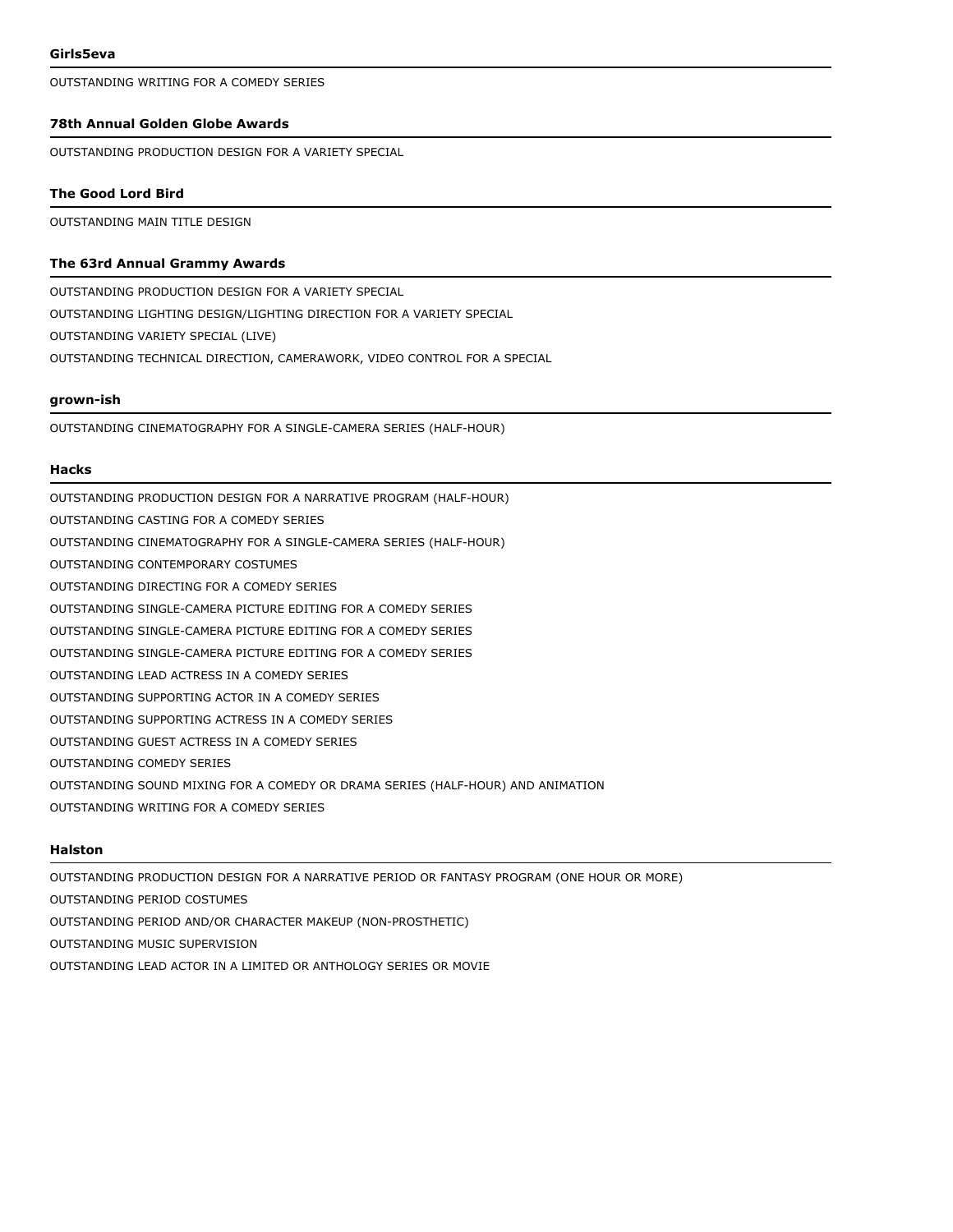#### **Hamilton**

OUTSTANDING DIRECTING FOR A LIMITED OR ANTHOLOGY SERIES OR MOVIE OUTSTANDING PICTURE EDITING FOR VARIETY PROGRAMMING OUTSTANDING LEAD ACTOR IN A LIMITED OR ANTHOLOGY SERIES OR MOVIE OUTSTANDING LEAD ACTOR IN A LIMITED OR ANTHOLOGY SERIES OR MOVIE OUTSTANDING SUPPORTING ACTOR IN A LIMITED OR ANTHOLOGY SERIES OR MOVIE OUTSTANDING SUPPORTING ACTOR IN A LIMITED OR ANTHOLOGY SERIES OR MOVIE OUTSTANDING SUPPORTING ACTOR IN A LIMITED OR ANTHOLOGY SERIES OR MOVIE OUTSTANDING SUPPORTING ACTRESS IN A LIMITED OR ANTHOLOGY SERIES OR MOVIE OUTSTANDING SUPPORTING ACTRESS IN A LIMITED OR ANTHOLOGY SERIES OR MOVIE OUTSTANDING VARIETY SPECIAL (PRE-RECORDED) OUTSTANDING SOUND MIXING FOR A VARIETY SERIES OR SPECIAL OUTSTANDING TECHNICAL DIRECTION, CAMERAWORK, VIDEO CONTROL FOR A SPECIAL

#### **The Handmaid's Tale**

OUTSTANDING PRODUCTION DESIGN FOR A NARRATIVE CONTEMPORARY PROGRAM (ONE HOUR OR MORE) OUTSTANDING CASTING FOR A DRAMA SERIES OUTSTANDING FANTASY/SCI-FI COSTUMES OUTSTANDING DIRECTING FOR A DRAMA SERIES OUTSTANDING SINGLE-CAMERA PICTURE EDITING FOR A DRAMA SERIES OUTSTANDING CONTEMPORARY HAIRSTYLING OUTSTANDING CONTEMPORARY MAKEUP (NON-PROSTHETIC) OUTSTANDING MUSIC COMPOSITION FOR A SERIES (ORIGINAL DRAMATIC SCORE) OUTSTANDING LEAD ACTRESS IN A DRAMA SERIES OUTSTANDING SUPPORTING ACTOR IN A DRAMA SERIES OUTSTANDING SUPPORTING ACTOR IN A DRAMA SERIES OUTSTANDING SUPPORTING ACTOR IN A DRAMA SERIES OUTSTANDING SUPPORTING ACTRESS IN A DRAMA SERIES OUTSTANDING SUPPORTING ACTRESS IN A DRAMA SERIES OUTSTANDING SUPPORTING ACTRESS IN A DRAMA SERIES OUTSTANDING SUPPORTING ACTRESS IN A DRAMA SERIES OUTSTANDING GUEST ACTRESS IN A DRAMA SERIES OUTSTANDING GUEST ACTRESS IN A DRAMA SERIES OUTSTANDING DRAMA SERIES OUTSTANDING SOUND MIXING FOR A COMEDY OR DRAMA SERIES (ONE HOUR) OUTSTANDING WRITING FOR A DRAMA SERIES

## **The Haunting Of Bly Manor**

OUTSTANDING SOUND EDITING FOR A LIMITED OR ANTHOLOGY SERIES, MOVIE OR SPECIAL

### **I May Destroy You**

OUTSTANDING CASTING FOR A LIMITED OR ANTHOLOGY SERIES OR MOVIE OUTSTANDING CONTEMPORARY COSTUMES OUTSTANDING DIRECTING FOR A LIMITED OR ANTHOLOGY SERIES OR MOVIE OUTSTANDING DIRECTING FOR A LIMITED OR ANTHOLOGY SERIES OR MOVIE OUTSTANDING MUSIC SUPERVISION OUTSTANDING LEAD ACTRESS IN A LIMITED OR ANTHOLOGY SERIES OR MOVIE OUTSTANDING SUPPORTING ACTOR IN A LIMITED OR ANTHOLOGY SERIES OR MOVIE OUTSTANDING LIMITED OR ANTHOLOGY SERIES OUTSTANDING WRITING FOR A LIMITED OR ANTHOLOGY SERIES OR MOVIE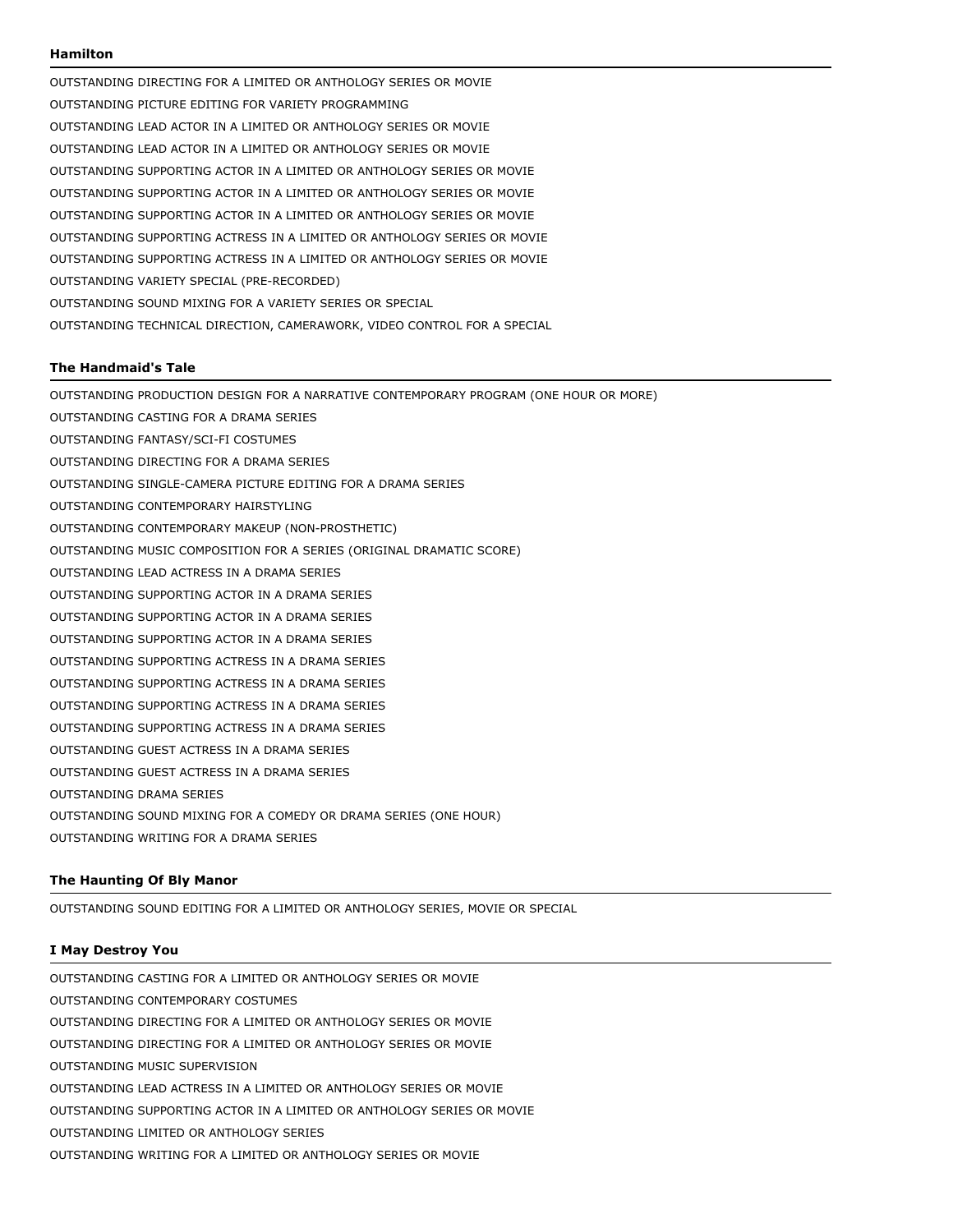OUTSTANDING LEAD ACTRESS IN A DRAMA SERIES

#### **Indian Matchmaking**

OUTSTANDING UNSTRUCTURED REALITY PROGRAM

#### **Inside COVID19**

OUTSTANDING INTERACTIVE PROGRAM

#### **Inside Pixar**

OUTSTANDING SHORT FORM NONFICTION OR REALITY SERIES

## **It Already Does That**

OUTSTANDING COMMERCIAL

## **Jimmy Kimmel Live!**

OUTSTANDING VARIETY TALK SERIES

OUTSTANDING TECHNICAL DIRECTION, CAMERAWORK, VIDEO CONTROL FOR A SERIES

#### **John Lewis: Celebrating A Hero**

OUTSTANDING WRITING FOR A VARIETY SPECIAL

#### **Keke Palmer's Turnt Up With The Taylors**

OUTSTANDING ACTRESS IN A SHORT FORM COMEDY OR DRAMA SERIES

#### **Kenan**

OUTSTANDING LEAD ACTOR IN A COMEDY SERIES

#### **The Kominsky Method**

OUTSTANDING CASTING FOR A COMEDY SERIES OUTSTANDING LEAD ACTOR IN A COMEDY SERIES OUTSTANDING SUPPORTING ACTOR IN A COMEDY SERIES OUTSTANDING GUEST ACTOR IN A COMEDY SERIES OUTSTANDING COMEDY SERIES OUTSTANDING SOUND MIXING FOR A COMEDY OR DRAMA SERIES (HALF-HOUR) AND ANIMATION

#### **Last Man Standing**

OUTSTANDING CINEMATOGRAPHY FOR A MULTI-CAMERA SERIES

## **Last Week Tonight With John Oliver**

OUTSTANDING PRODUCTION DESIGN FOR A VARIETY, REALITY OR COMPETITION SERIES OUTSTANDING DIRECTING FOR A VARIETY SERIES OUTSTANDING PICTURE EDITING FOR VARIETY PROGRAMMING OUTSTANDING VARIETY TALK SERIES OUTSTANDING SOUND MIXING FOR A VARIETY SERIES OR SPECIAL OUTSTANDING TECHNICAL DIRECTION, CAMERAWORK, VIDEO CONTROL FOR A SERIES OUTSTANDING WRITING FOR A VARIETY SERIES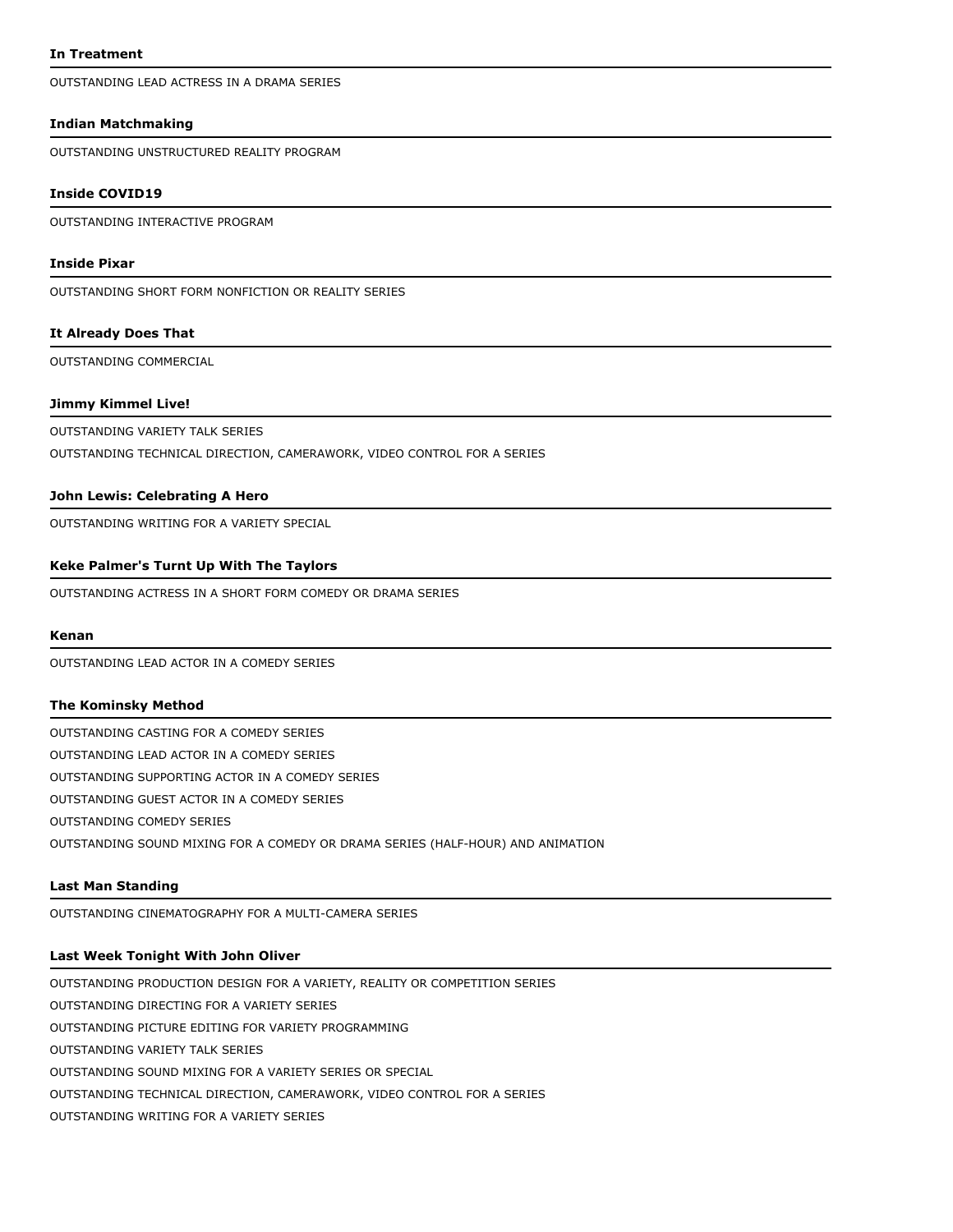OUTSTANDING DIRECTING FOR A VARIETY SERIES

#### **Late Night With Seth Meyers: CORRECTIONS**

OUTSTANDING SHORT FORM COMEDY, DRAMA OR VARIETY SERIES

#### **The Late Show With Stephen Colbert**

OUTSTANDING PRODUCTION DESIGN FOR A VARIETY, REALITY OR COMPETITION SERIES OUTSTANDING DIRECTING FOR A VARIETY SERIES OUTSTANDING VARIETY TALK SERIES OUTSTANDING SOUND MIXING FOR A VARIETY SERIES OR SPECIAL OUTSTANDING WRITING FOR A VARIETY SERIES

## **Legendary**

OUTSTANDING CONTEMPORARY HAIRSTYLING FOR A VARIETY, NONFICTION OR REALITY PROGRAM OUTSTANDING CONTEMPORARY MAKEUP FOR A VARIETY, NONFICTION OR REALITY PROGRAM (NON-PROSTHETIC)

### **Life Below Zero**

OUTSTANDING CINEMATOGRAPHY FOR A REALITY PROGRAM OUTSTANDING PICTURE EDITING FOR AN UNSTRUCTURED REALITY PROGRAM OUTSTANDING SOUND MIXING FOR A NONFICTION OR REALITY PROGRAM (SINGLE OR MULTI-CAMERA)

#### **Lincoln: Divided We Stand**

OUTSTANDING NARRATOR

#### **Love, Death + Robots**

OUTSTANDING SHORT FORM ANIMATED PROGRAM OUTSTANDING SOUND EDITING FOR A COMEDY OR DRAMA SERIES (HALF-HOUR) AND ANIMATION

#### **Lovecraft Country**

OUTSTANDING CASTING FOR A DRAMA SERIES OUTSTANDING CINEMATOGRAPHY FOR A SINGLE-CAMERA SERIES (ONE HOUR) OUTSTANDING FANTASY/SCI-FI COSTUMES OUTSTANDING MAIN TITLE DESIGN OUTSTANDING PROSTHETIC MAKEUP OUTSTANDING MUSIC COMPOSITION FOR A SERIES (ORIGINAL DRAMATIC SCORE) OUTSTANDING MUSIC SUPERVISION OUTSTANDING LEAD ACTOR IN A DRAMA SERIES OUTSTANDING LEAD ACTRESS IN A DRAMA SERIES OUTSTANDING SUPPORTING ACTOR IN A DRAMA SERIES OUTSTANDING SUPPORTING ACTRESS IN A DRAMA SERIES OUTSTANDING GUEST ACTOR IN A DRAMA SERIES OUTSTANDING DRAMA SERIES OUTSTANDING SOUND EDITING FOR A COMEDY OR DRAMA SERIES (ONE HOUR) OUTSTANDING SOUND MIXING FOR A COMEDY OR DRAMA SERIES (ONE HOUR) OUTSTANDING SPECIAL VISUAL EFFECTS IN A SEASON OR A MOVIE OUTSTANDING STUNT PERFORMANCE OUTSTANDING WRITING FOR A DRAMA SERIES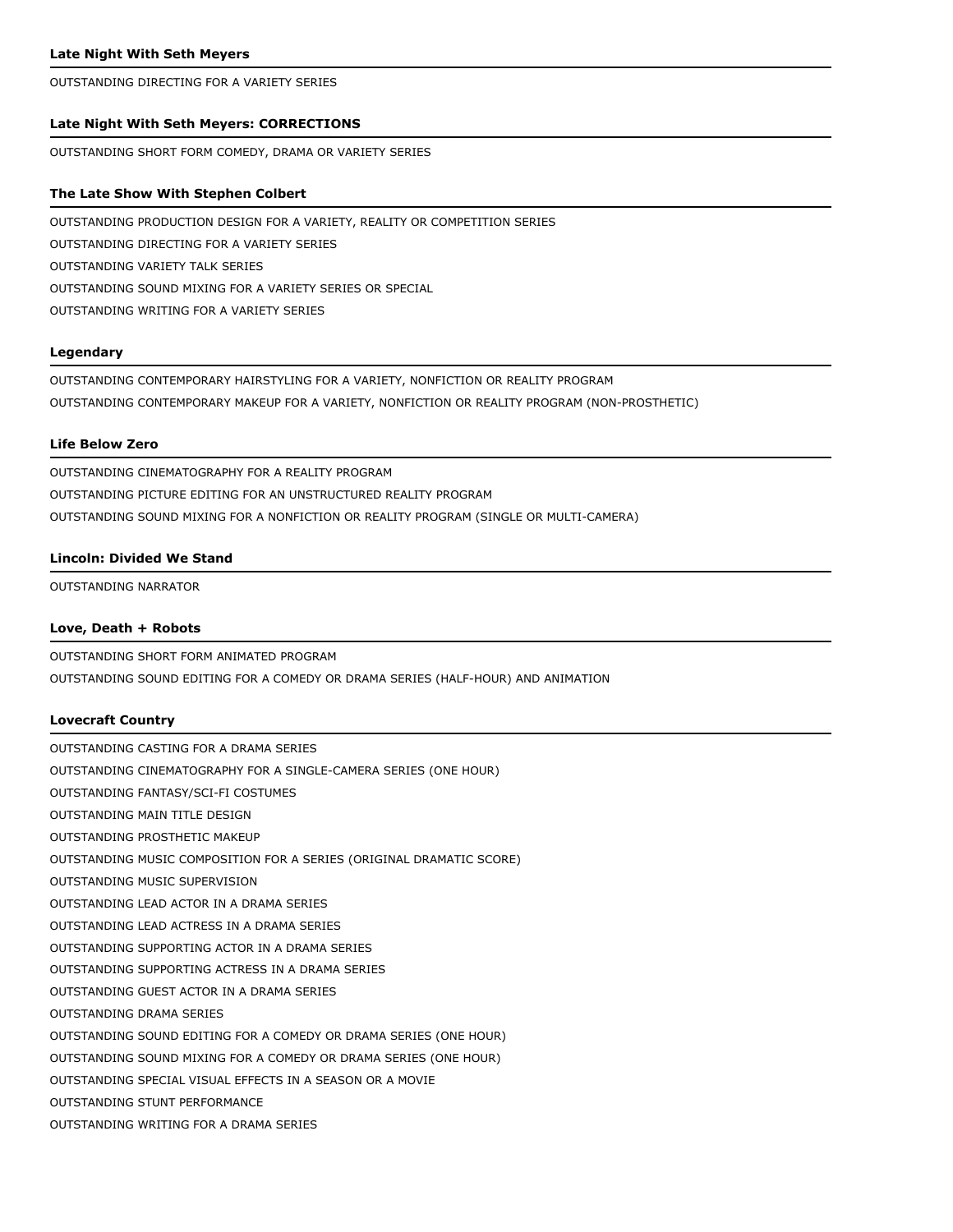OUTSTANDING CHOREOGRAPHY FOR SCRIPTED PROGRAMMING

#### **Made For Love**

OUTSTANDING CINEMATOGRAPHY FOR A SINGLE-CAMERA SERIES (HALF-HOUR)

#### **Maggie Simpson In: The Force Awakens From Its Nap**

OUTSTANDING SHORT FORM ANIMATED PROGRAM

## **Man With A Plan**

OUTSTANDING MULTI-CAMERA PICTURE EDITING FOR A COMEDY SERIES

### **The Mandalorian**

OUTSTANDING PRODUCTION DESIGN FOR A NARRATIVE PERIOD OR FANTASY PROGRAM (ONE HOUR OR MORE) OUTSTANDING CASTING FOR A DRAMA SERIES OUTSTANDING CINEMATOGRAPHY FOR A SINGLE-CAMERA SERIES (HALF-HOUR) OUTSTANDING CINEMATOGRAPHY FOR A SINGLE-CAMERA SERIES (ONE HOUR) OUTSTANDING FANTASY/SCI-FI COSTUMES OUTSTANDING DIRECTING FOR A DRAMA SERIES OUTSTANDING SINGLE-CAMERA PICTURE EDITING FOR A DRAMA SERIES OUTSTANDING SINGLE-CAMERA PICTURE EDITING FOR A DRAMA SERIES OUTSTANDING SINGLE-CAMERA PICTURE EDITING FOR A DRAMA SERIES OUTSTANDING SINGLE-CAMERA PICTURE EDITING FOR A DRAMA SERIES OUTSTANDING PERIOD AND/OR CHARACTER HAIRSTYLING OUTSTANDING PROSTHETIC MAKEUP OUTSTANDING MUSIC COMPOSITION FOR A SERIES (ORIGINAL DRAMATIC SCORE) OUTSTANDING SUPPORTING ACTOR IN A DRAMA SERIES OUTSTANDING GUEST ACTOR IN A DRAMA SERIES OUTSTANDING GUEST ACTOR IN A DRAMA SERIES OUTSTANDING DRAMA SERIES OUTSTANDING SOUND EDITING FOR A COMEDY OR DRAMA SERIES (ONE HOUR) OUTSTANDING SOUND MIXING FOR A COMEDY OR DRAMA SERIES (ONE HOUR) OUTSTANDING SPECIAL VISUAL EFFECTS IN A SEASON OR A MOVIE OUTSTANDING STUNT COORDINATION OUTSTANDING STUNT PERFORMANCE OUTSTANDING WRITING FOR A DRAMA SERIES OUTSTANDING WRITING FOR A DRAMA SERIES

## **Mapleworth Murders**

OUTSTANDING ACTOR IN A SHORT FORM COMEDY OR DRAMA SERIES OUTSTANDING ACTOR IN A SHORT FORM COMEDY OR DRAMA SERIES OUTSTANDING ACTRESS IN A SHORT FORM COMEDY OR DRAMA SERIES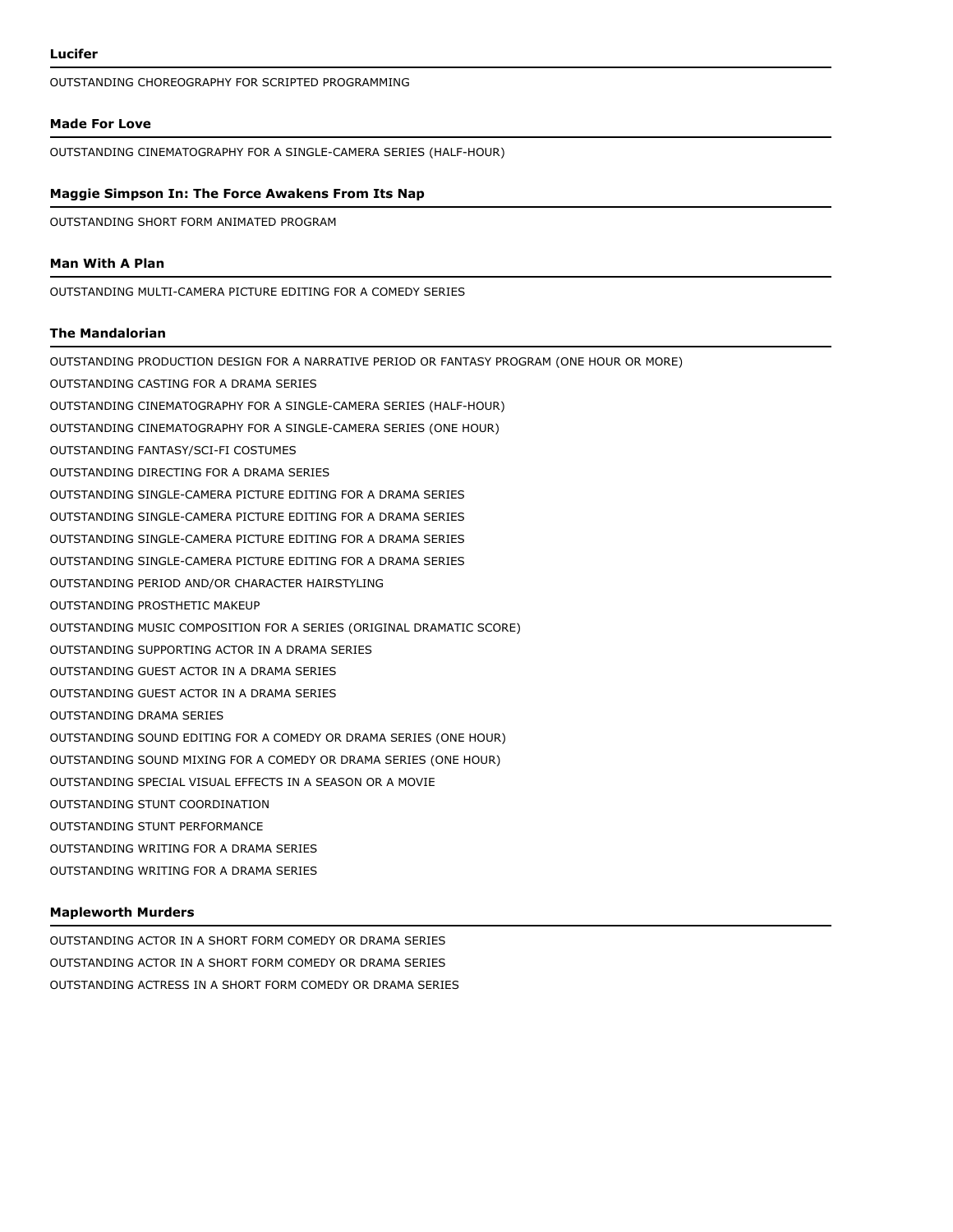## **Mare Of Easttown**

OUTSTANDING PRODUCTION DESIGN FOR A NARRATIVE CONTEMPORARY PROGRAM (ONE HOUR OR MORE) OUTSTANDING CASTING FOR A LIMITED OR ANTHOLOGY SERIES OR MOVIE OUTSTANDING CINEMATOGRAPHY FOR A LIMITED OR ANTHOLOGY SERIES OR MOVIE OUTSTANDING CONTEMPORARY COSTUMES OUTSTANDING DIRECTING FOR A LIMITED OR ANTHOLOGY SERIES OR MOVIE OUTSTANDING SINGLE-CAMERA PICTURE EDITING FOR A LIMITED OR ANTHOLOGY SERIES OR MOVIE OUTSTANDING SINGLE-CAMERA PICTURE EDITING FOR A LIMITED OR ANTHOLOGY SERIES OR MOVIE OUTSTANDING CONTEMPORARY HAIRSTYLING OUTSTANDING CONTEMPORARY MAKEUP (NON-PROSTHETIC) OUTSTANDING LEAD ACTRESS IN A LIMITED OR ANTHOLOGY SERIES OR MOVIE OUTSTANDING SUPPORTING ACTOR IN A LIMITED OR ANTHOLOGY SERIES OR MOVIE OUTSTANDING SUPPORTING ACTRESS IN A LIMITED OR ANTHOLOGY SERIES OR MOVIE OUTSTANDING SUPPORTING ACTRESS IN A LIMITED OR ANTHOLOGY SERIES OR MOVIE OUTSTANDING LIMITED OR ANTHOLOGY SERIES OUTSTANDING SOUND MIXING FOR A LIMITED OR ANTHOLOGY SERIES OR MOVIE OUTSTANDING WRITING FOR A LIMITED OR ANTHOLOGY SERIES OR MOVIE

### **Mariah Carey's Magical Christmas Special**

OUTSTANDING CONTEMPORARY MAKEUP FOR A VARIETY, NONFICTION OR REALITY PROGRAM (NON-PROSTHETIC)

### **The Masked Singer**

OUTSTANDING PRODUCTION DESIGN FOR A VARIETY, REALITY OR COMPETITION SERIES OUTSTANDING LIGHTING DESIGN/LIGHTING DIRECTION FOR A VARIETY SERIES

#### **Mom**

OUTSTANDING DIRECTING FOR A COMEDY SERIES OUTSTANDING MULTI-CAMERA PICTURE EDITING FOR A COMEDY SERIES OUTSTANDING LEAD ACTRESS IN A COMEDY SERIES

### **My Next Guest Needs No Introduction With David Letterman**

OUTSTANDING HOSTED NONFICTION SERIES OR SPECIAL

#### **Mythic Quest**

#### OUTSTANDING NARRATOR

OUTSTANDING SOUND EDITING FOR A COMEDY OR DRAMA SERIES (HALF-HOUR) AND ANIMATION

#### **Nailed It!**

OUTSTANDING HOST FOR A REALITY OR COMPETITION PROGRAM OUTSTANDING COMPETITION PROGRAM

## **Naked And Afraid**

OUTSTANDING PICTURE EDITING FOR AN UNSTRUCTURED REALITY PROGRAM

## **The Nevers**

OUTSTANDING SPECIAL VISUAL EFFECTS IN A SINGLE EPISODE

#### **Once Upon A Snowman**

OUTSTANDING SHORT FORM ANIMATED PROGRAM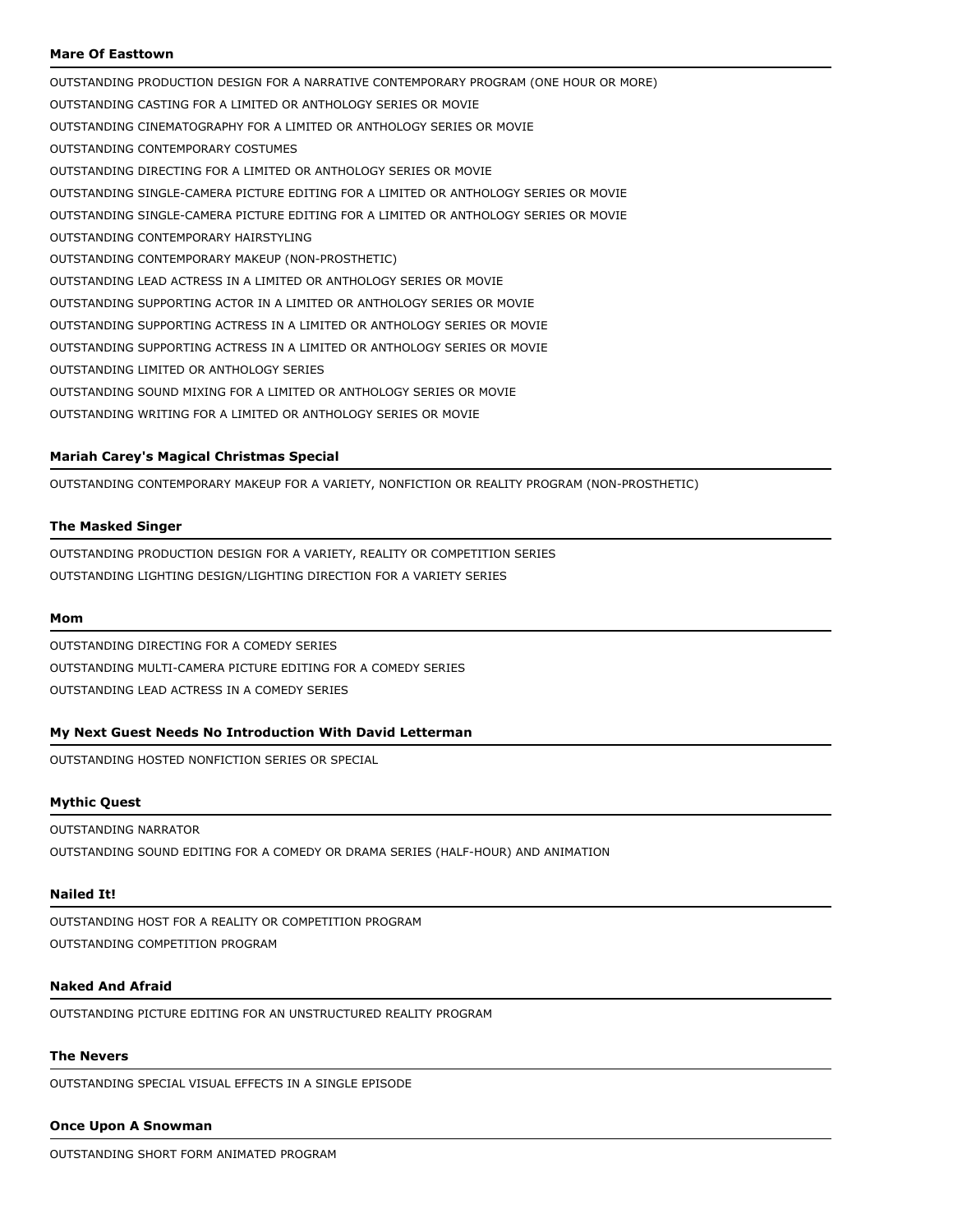OUTSTANDING HOSTED NONFICTION SERIES OR SPECIAL

## **The Oscars**

OUTSTANDING PRODUCTION DESIGN FOR A VARIETY SPECIAL OUTSTANDING LIGHTING DESIGN/LIGHTING DIRECTION FOR A VARIETY SPECIAL OUTSTANDING VARIETY SPECIAL (LIVE) OUTSTANDING TECHNICAL DIRECTION, CAMERAWORK, VIDEO CONTROL FOR A SPECIAL

## **Oslo**

OUTSTANDING MUSIC COMPOSITION FOR A LIMITED OR ANTHOLOGY SERIES, MOVIE OR SPECIAL (ORIGINAL DRAMATIC SCORE) OUTSTANDING TELEVISION MOVIE

## **Pen15**

OUTSTANDING CASTING FOR A COMEDY SERIES OUTSTANDING COMEDY SERIES OUTSTANDING WRITING FOR A COMEDY SERIES

## **The Pepsi Super Bowl LV Halftime Show Starring The Weeknd**

OUTSTANDING LIGHTING DESIGN/LIGHTING DIRECTION FOR A VARIETY SPECIAL OUTSTANDING VARIETY SPECIAL (LIVE) OUTSTANDING TECHNICAL DIRECTION, CAMERAWORK, VIDEO CONTROL FOR A SPECIAL

## **A Perfect Planet**

OUTSTANDING NARRATOR

## **Perry Mason**

OUTSTANDING PRODUCTION DESIGN FOR A NARRATIVE PERIOD OR FANTASY PROGRAM (ONE HOUR OR MORE) OUTSTANDING CINEMATOGRAPHY FOR A SINGLE-CAMERA SERIES (ONE HOUR) OUTSTANDING LEAD ACTOR IN A DRAMA SERIES OUTSTANDING SUPPORTING ACTOR IN A DRAMA SERIES

## **The Politician**

OUTSTANDING CONTEMPORARY COSTUMES OUTSTANDING CONTEMPORARY HAIRSTYLING OUTSTANDING CONTEMPORARY MAKEUP (NON-PROSTHETIC)

## **Pose**

OUTSTANDING CONTEMPORARY COSTUMES OUTSTANDING DIRECTING FOR A DRAMA SERIES OUTSTANDING CONTEMPORARY HAIRSTYLING OUTSTANDING CONTEMPORARY MAKEUP (NON-PROSTHETIC) OUTSTANDING PROSTHETIC MAKEUP OUTSTANDING LEAD ACTOR IN A DRAMA SERIES OUTSTANDING LEAD ACTRESS IN A DRAMA SERIES OUTSTANDING DRAMA SERIES OUTSTANDING WRITING FOR A DRAMA SERIES

### **Pose: Identity, Family, Community**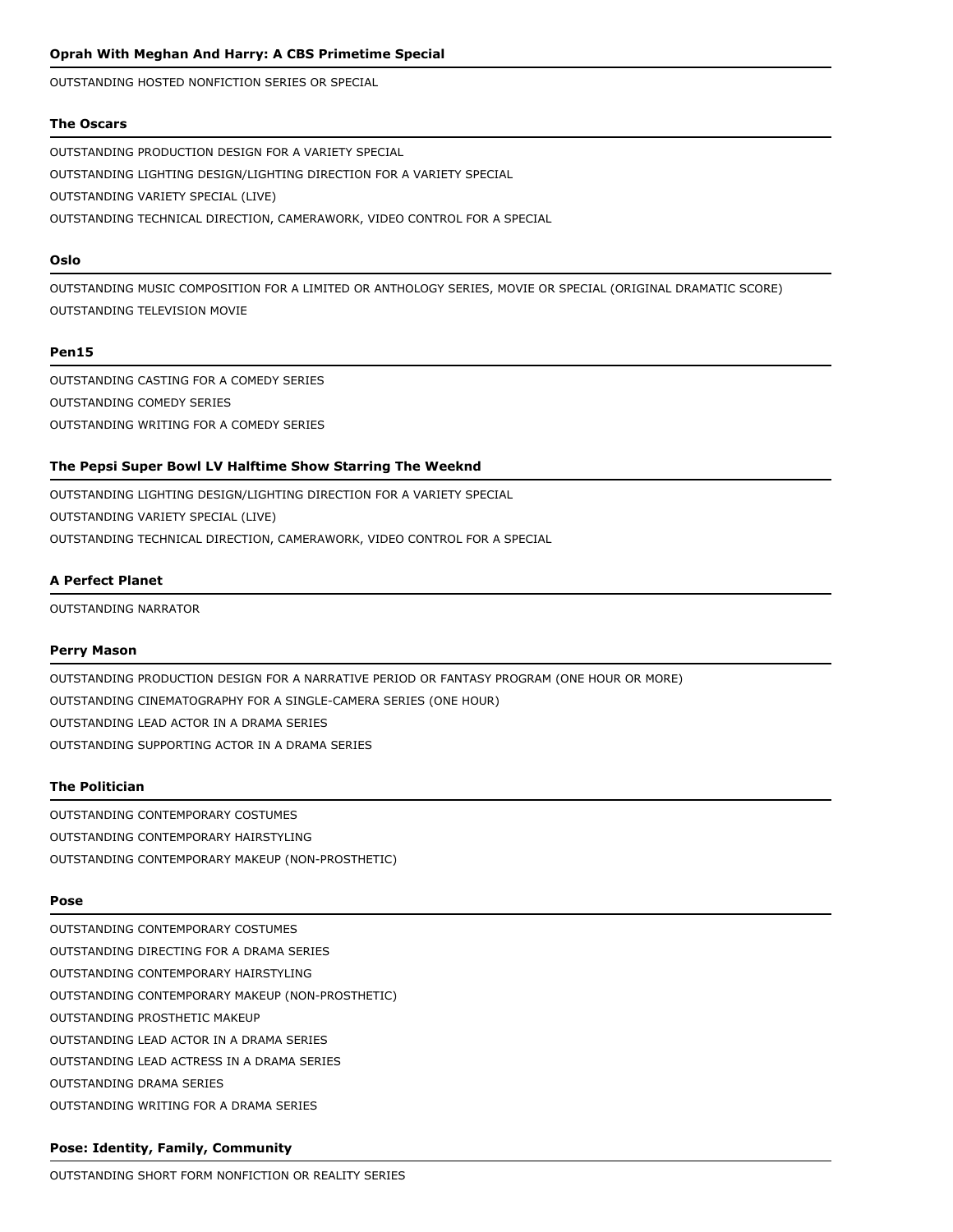OUTSTANDING DOCUMENTARY OR NONFICTION SERIES

#### **Property Brothers: Forever Home**

OUTSTANDING STRUCTURED REALITY PROGRAM

### **Q: Into The Storm**

OUTSTANDING PICTURE EDITING FOR A NONFICTION PROGRAM

## **The Queen's Gambit**

OUTSTANDING PRODUCTION DESIGN FOR A NARRATIVE PERIOD OR FANTASY PROGRAM (ONE HOUR OR MORE) OUTSTANDING CASTING FOR A LIMITED OR ANTHOLOGY SERIES OR MOVIE OUTSTANDING CINEMATOGRAPHY FOR A LIMITED OR ANTHOLOGY SERIES OR MOVIE OUTSTANDING PERIOD COSTUMES OUTSTANDING DIRECTING FOR A LIMITED OR ANTHOLOGY SERIES OR MOVIE OUTSTANDING SINGLE-CAMERA PICTURE EDITING FOR A LIMITED OR ANTHOLOGY SERIES OR MOVIE OUTSTANDING MAIN TITLE DESIGN OUTSTANDING PERIOD AND/OR CHARACTER MAKEUP (NON-PROSTHETIC) OUTSTANDING MUSIC COMPOSITION FOR A LIMITED OR ANTHOLOGY SERIES, MOVIE OR SPECIAL (ORIGINAL DRAMATIC SCORE) OUTSTANDING ORIGINAL MUSIC AND LYRICS OUTSTANDING MUSIC SUPERVISION OUTSTANDING LEAD ACTRESS IN A LIMITED OR ANTHOLOGY SERIES OR MOVIE OUTSTANDING SUPPORTING ACTOR IN A LIMITED OR ANTHOLOGY SERIES OR MOVIE OUTSTANDING SUPPORTING ACTRESS IN A LIMITED OR ANTHOLOGY SERIES OR MOVIE OUTSTANDING LIMITED OR ANTHOLOGY SERIES OUTSTANDING SOUND EDITING FOR A LIMITED OR ANTHOLOGY SERIES, MOVIE OR SPECIAL OUTSTANDING SOUND MIXING FOR A LIMITED OR ANTHOLOGY SERIES OR MOVIE OUTSTANDING WRITING FOR A LIMITED OR ANTHOLOGY SERIES OR MOVIE

## **Queer Eye**

OUTSTANDING CASTING FOR A REALITY PROGRAM OUTSTANDING CINEMATOGRAPHY FOR A REALITY PROGRAM OUTSTANDING DIRECTING FOR A REALITY PROGRAM OUTSTANDING PICTURE EDITING FOR A STRUCTURED REALITY OR COMPETITION PROGRAM OUTSTANDING HOST FOR A REALITY OR COMPETITION PROGRAM OUTSTANDING STRUCTURED REALITY PROGRAM

#### **Raised By Wolves**

OUTSTANDING MAIN TITLE DESIGN

## **The Randy Rainbow Show**

OUTSTANDING SHORT FORM COMEDY, DRAMA OR VARIETY SERIES

#### **Ratched**

OUTSTANDING PERIOD COSTUMES OUTSTANDING PERIOD AND/OR CHARACTER HAIRSTYLING OUTSTANDING PERIOD AND/OR CHARACTER MAKEUP (NON-PROSTHETIC) OUTSTANDING GUEST ACTRESS IN A DRAMA SERIES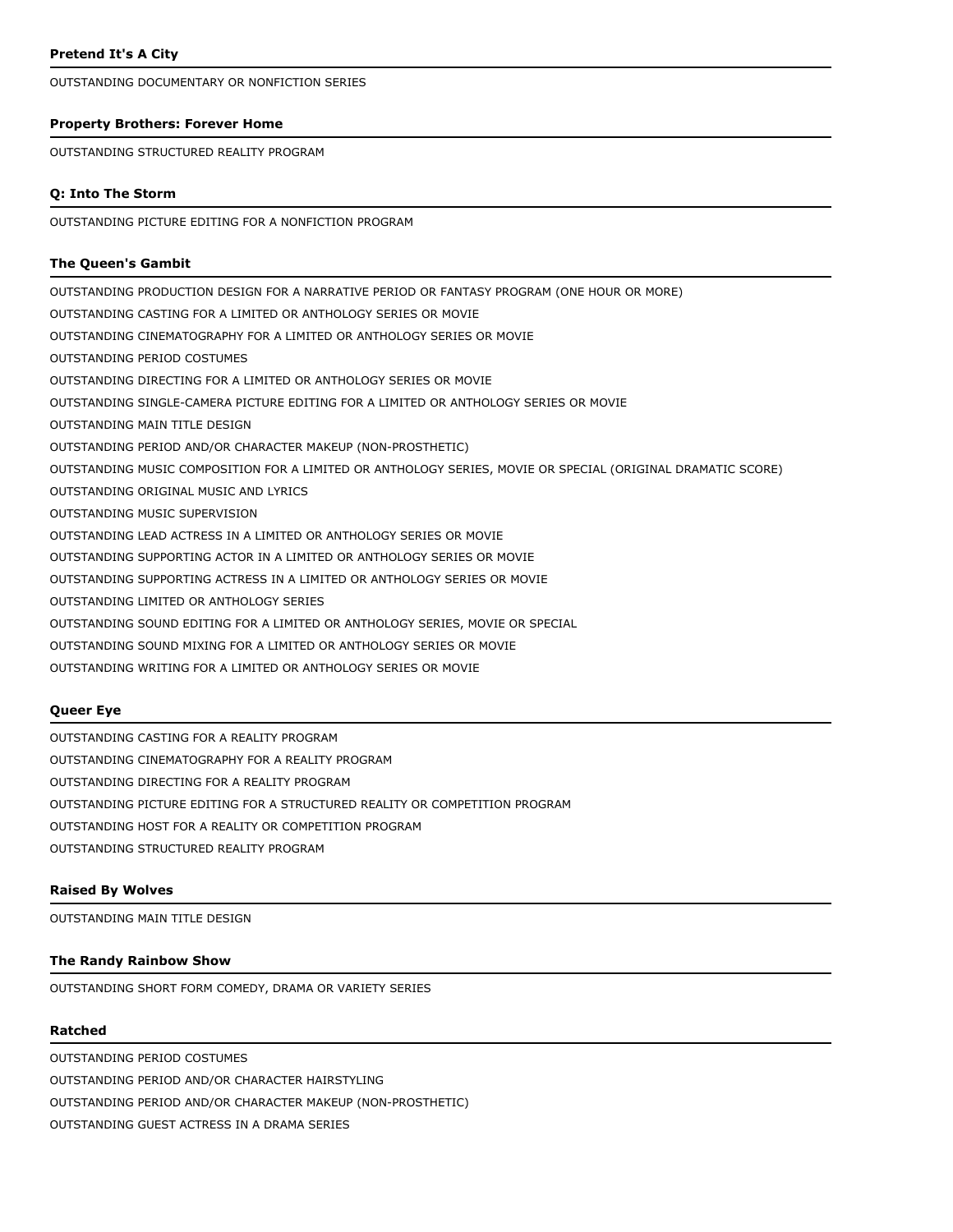## **Real Time With Bill Maher**

OUTSTANDING DIRECTING FOR A VARIETY SERIES

## **Rebuilding Paradise**

OUTSTANDING CINEMATOGRAPHY FOR A NONFICTION PROGRAM

### **Reno 911!**

OUTSTANDING ACTRESS IN A SHORT FORM COMEDY OR DRAMA SERIES OUTSTANDING SHORT FORM COMEDY, DRAMA OR VARIETY SERIES

### **Robin Roberts Presents: Mahalia**

OUTSTANDING TELEVISION MOVIE

### **Robot Chicken**

OUTSTANDING SHORT FORM ANIMATED PROGRAM

## **Running Wild With Bear Grylls**

OUTSTANDING STRUCTURED REALITY PROGRAM

### **RuPaul's Drag Race**

OUTSTANDING PRODUCTION DESIGN FOR A VARIETY, REALITY OR COMPETITION SERIES OUTSTANDING CASTING FOR A REALITY PROGRAM OUTSTANDING CINEMATOGRAPHY FOR A REALITY PROGRAM OUTSTANDING DIRECTING FOR A REALITY PROGRAM OUTSTANDING PICTURE EDITING FOR A STRUCTURED REALITY OR COMPETITION PROGRAM OUTSTANDING CONTEMPORARY HAIRSTYLING FOR A VARIETY, NONFICTION OR REALITY PROGRAM OUTSTANDING CONTEMPORARY MAKEUP FOR A VARIETY, NONFICTION OR REALITY PROGRAM (NON-PROSTHETIC) OUTSTANDING HOST FOR A REALITY OR COMPETITION PROGRAM OUTSTANDING COMPETITION PROGRAM

## **RuPaul's Drag Race Untucked**

OUTSTANDING PICTURE EDITING FOR AN UNSTRUCTURED REALITY PROGRAM OUTSTANDING UNSTRUCTURED REALITY PROGRAM

# **S.W.A.T.**

OUTSTANDING STUNT COORDINATION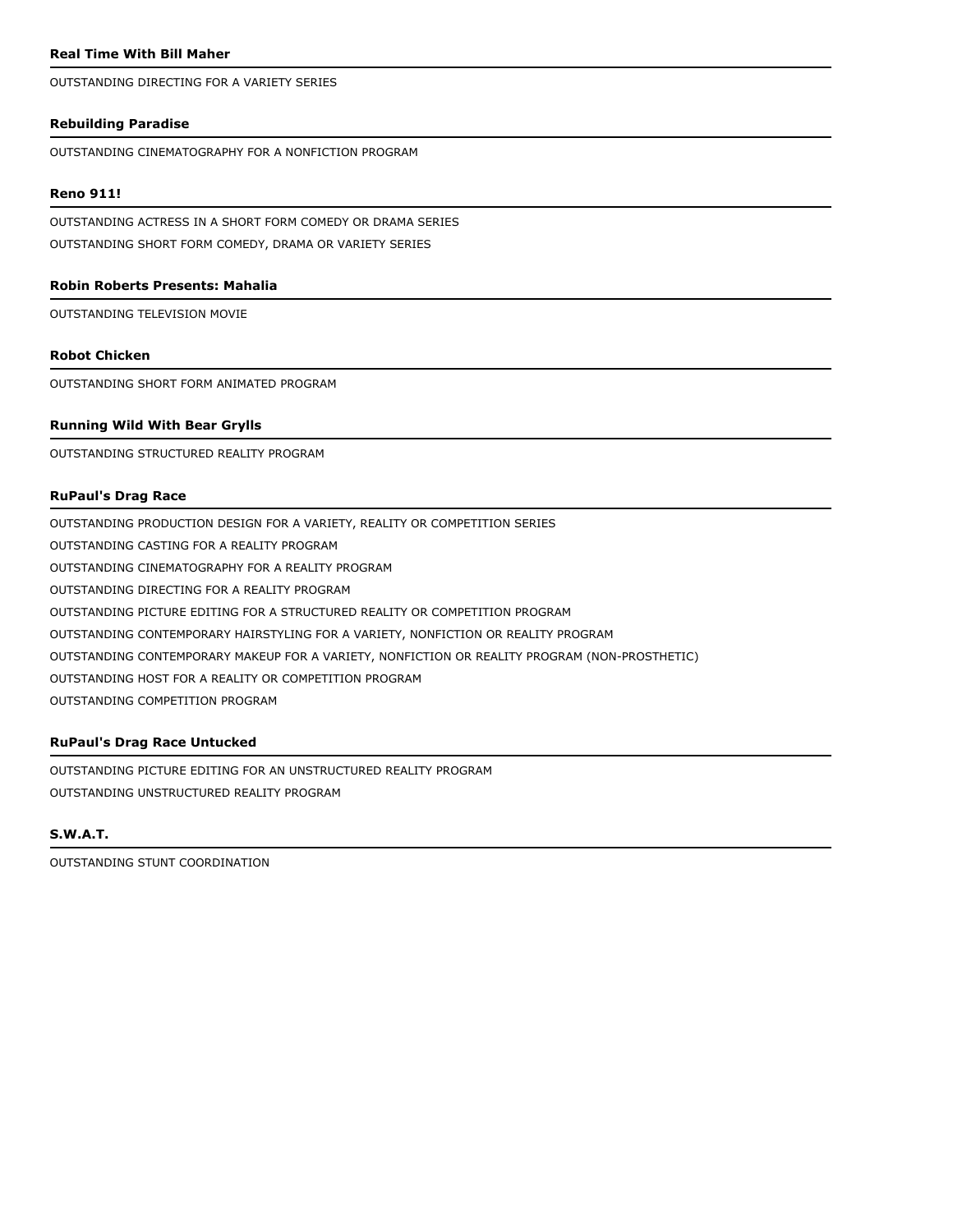## **Saturday Night Live**

OUTSTANDING PRODUCTION DESIGN FOR A VARIETY, REALITY OR COMPETITION SERIES OUTSTANDING DIRECTING FOR A VARIETY SERIES OUTSTANDING PICTURE EDITING FOR VARIETY PROGRAMMING OUTSTANDING PICTURE EDITING FOR VARIETY PROGRAMMING OUTSTANDING CONTEMPORARY HAIRSTYLING FOR A VARIETY, NONFICTION OR REALITY PROGRAM OUTSTANDING LIGHTING DESIGN/LIGHTING DIRECTION FOR A VARIETY SERIES OUTSTANDING CONTEMPORARY MAKEUP FOR A VARIETY, NONFICTION OR REALITY PROGRAM (NON-PROSTHETIC) OUTSTANDING SUPPORTING ACTOR IN A COMEDY SERIES OUTSTANDING SUPPORTING ACTOR IN A COMEDY SERIES OUTSTANDING SUPPORTING ACTRESS IN A COMEDY SERIES OUTSTANDING SUPPORTING ACTRESS IN A COMEDY SERIES OUTSTANDING SUPPORTING ACTRESS IN A COMEDY SERIES OUTSTANDING GUEST ACTOR IN A COMEDY SERIES OUTSTANDING GUEST ACTOR IN A COMEDY SERIES OUTSTANDING GUEST ACTOR IN A COMEDY SERIES OUTSTANDING GUEST ACTOR IN A COMEDY SERIES OUTSTANDING GUEST ACTRESS IN A COMEDY SERIES OUTSTANDING GUEST ACTRESS IN A COMEDY SERIES OUTSTANDING VARIETY SKETCH SERIES OUTSTANDING TECHNICAL DIRECTION, CAMERAWORK, VIDEO CONTROL FOR A SERIES OUTSTANDING WRITING FOR A VARIETY SERIES

### **Savage X Fenty Show Vol. 2**

OUTSTANDING CHOREOGRAPHY FOR VARIETY OR REALITY PROGRAMMING

## **Secrets Of The Whales**

OUTSTANDING CINEMATOGRAPHY FOR A NONFICTION PROGRAM OUTSTANDING NARRATOR OUTSTANDING DOCUMENTARY OR NONFICTION SERIES

### **Selling Sunset**

OUTSTANDING UNSTRUCTURED REALITY PROGRAM

#### **Servant**

OUTSTANDING CINEMATOGRAPHY FOR A SINGLE-CAMERA SERIES (HALF-HOUR)

#### **76 Days**

EXCEPTIONAL MERIT IN DOCUMENTARY FILMMAKING

# **Shameless**

OUTSTANDING LEAD ACTOR IN A COMEDY SERIES

## **Shark Tank**

OUTSTANDING CASTING FOR A REALITY PROGRAM OUTSTANDING HOST FOR A REALITY OR COMPETITION PROGRAM OUTSTANDING STRUCTURED REALITY PROGRAM

## **Shrill**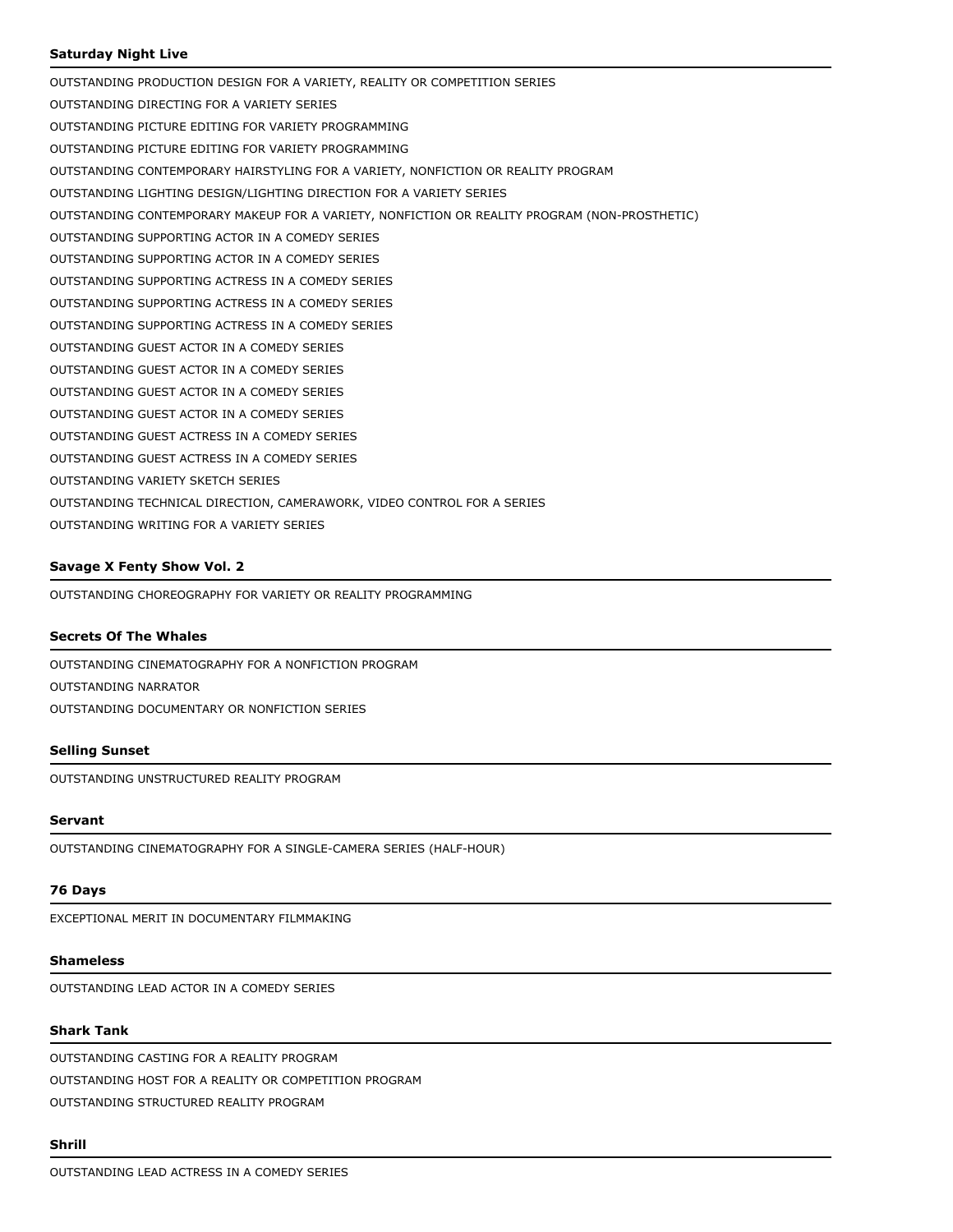### **The Simpsons**

OUTSTANDING ANIMATED PROGRAM

### **Small Axe**

OUTSTANDING CINEMATOGRAPHY FOR A LIMITED OR ANTHOLOGY SERIES OR MOVIE

### **The Social Dilemma**

OUTSTANDING CINEMATOGRAPHY FOR A NONFICTION PROGRAM OUTSTANDING DIRECTING FOR A DOCUMENTARY/NONFICTION PROGRAM OUTSTANDING PICTURE EDITING FOR A NONFICTION PROGRAM OUTSTANDING MUSIC COMPOSITION FOR A DOCUMENTARY SERIES OR SPECIAL (ORIGINAL DRAMATIC SCORE) OUTSTANDING DOCUMENTARY OR NONFICTION SPECIAL OUTSTANDING SOUND EDITING FOR A NONFICTION OR REALITY PROGRAM (SINGLE OR MULTI-CAMERA) OUTSTANDING WRITING FOR A NONFICTION PROGRAM

### **Soundtrack Of Our Lives**

OUTSTANDING ORIGINAL MUSIC AND LYRICS

### **South Park: The Pandemic Special**

OUTSTANDING ANIMATED PROGRAM

### **Space Explorers: The ISS Experience**

OUTSTANDING INTERACTIVE PROGRAM

## **Stanley Tucci: Searching For Italy**

OUTSTANDING HOSTED NONFICTION SERIES OR SPECIAL OUTSTANDING SOUND MIXING FOR A NONFICTION OR REALITY PROGRAM (SINGLE OR MULTI-CAMERA)

### **Star Trek: Discovery**

OUTSTANDING PERIOD AND/OR CHARACTER MAKEUP (NON-PROSTHETIC) OUTSTANDING PROSTHETIC MAKEUP OUTSTANDING SOUND EDITING FOR A COMEDY OR DRAMA SERIES (ONE HOUR) OUTSTANDING SPECIAL VISUAL EFFECTS IN A SINGLE EPISODE

### **Star Trek: Lower Decks**

OUTSTANDING SOUND EDITING FOR A COMEDY OR DRAMA SERIES (HALF-HOUR) AND ANIMATION

### **Stephen Colbert Presents Tooning Out The News**

OUTSTANDING SHORT FORM COMEDY, DRAMA OR VARIETY SERIES

## **Stephen Colbert's Election Night 2020: Democracy's Last Stand Building Back America Great Again Better 2020**

OUTSTANDING PRODUCTION DESIGN FOR A VARIETY SPECIAL OUTSTANDING VARIETY SPECIAL (LIVE) OUTSTANDING WRITING FOR A VARIETY SPECIAL

### **Sylvie's Love**

OUTSTANDING TELEVISION MOVIE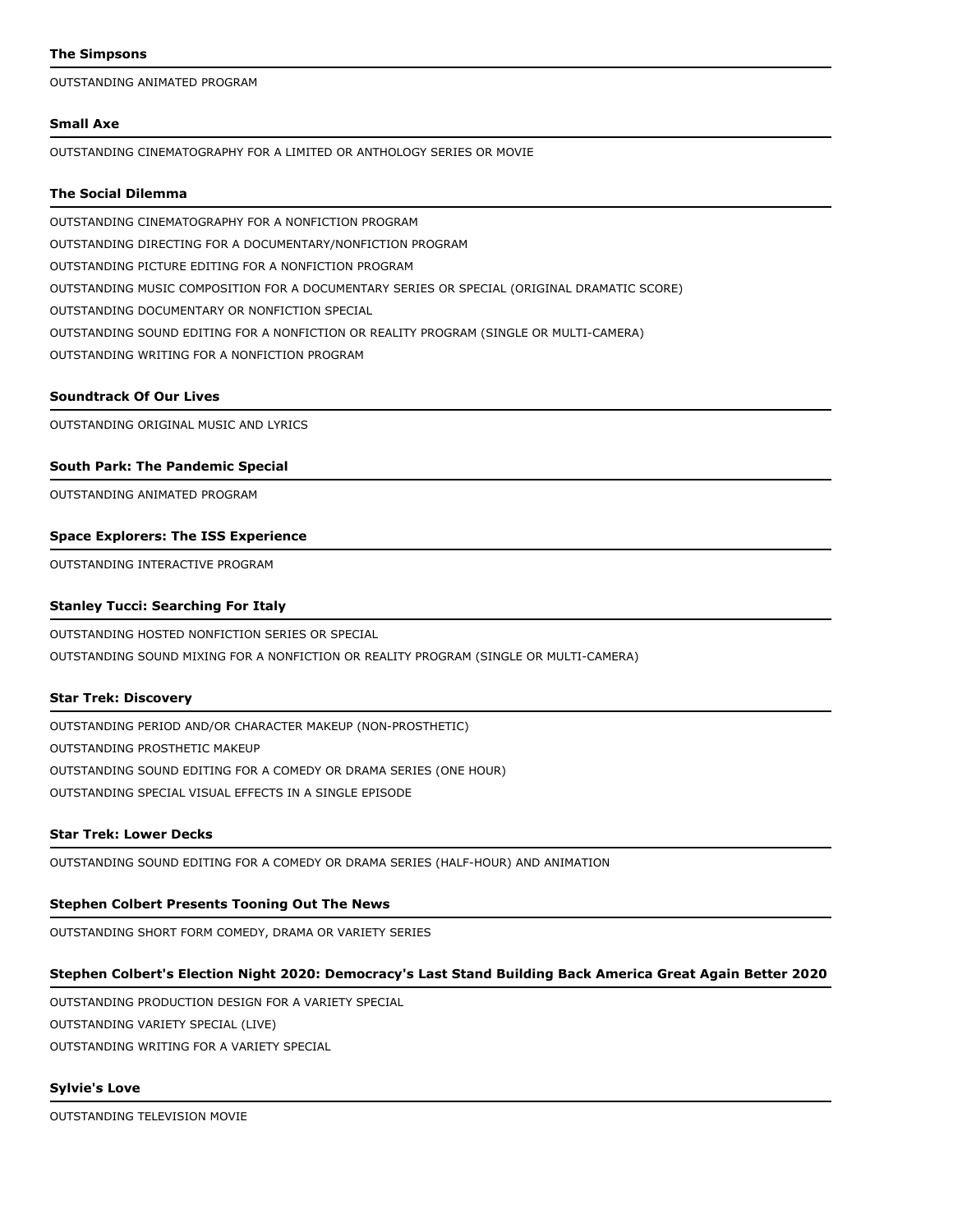### **Ted Lasso**

OUTSTANDING PRODUCTION DESIGN FOR A NARRATIVE PROGRAM (HALF-HOUR) OUTSTANDING CASTING FOR A COMEDY SERIES OUTSTANDING DIRECTING FOR A COMEDY SERIES OUTSTANDING DIRECTING FOR A COMEDY SERIES OUTSTANDING DIRECTING FOR A COMEDY SERIES OUTSTANDING SINGLE-CAMERA PICTURE EDITING FOR A COMEDY SERIES OUTSTANDING SINGLE-CAMERA PICTURE EDITING FOR A COMEDY SERIES OUTSTANDING ORIGINAL MAIN TITLE THEME MUSIC OUTSTANDING LEAD ACTOR IN A COMEDY SERIES OUTSTANDING SUPPORTING ACTOR IN A COMEDY SERIES OUTSTANDING SUPPORTING ACTOR IN A COMEDY SERIES OUTSTANDING SUPPORTING ACTOR IN A COMEDY SERIES OUTSTANDING SUPPORTING ACTOR IN A COMEDY SERIES OUTSTANDING SUPPORTING ACTRESS IN A COMEDY SERIES OUTSTANDING SUPPORTING ACTRESS IN A COMEDY SERIES OUTSTANDING COMEDY SERIES OUTSTANDING SOUND EDITING FOR A COMEDY OR DRAMA SERIES (HALF-HOUR) AND ANIMATION OUTSTANDING SOUND MIXING FOR A COMEDY OR DRAMA SERIES (HALF-HOUR) AND ANIMATION OUTSTANDING WRITING FOR A COMEDY SERIES OUTSTANDING WRITING FOR A COMEDY SERIES

### **This Is Us**

OUTSTANDING PROSTHETIC MAKEUP OUTSTANDING MUSIC COMPOSITION FOR A SERIES (ORIGINAL DRAMATIC SCORE) OUTSTANDING LEAD ACTOR IN A DRAMA SERIES OUTSTANDING SUPPORTING ACTOR IN A DRAMA SERIES OUTSTANDING GUEST ACTRESS IN A DRAMA SERIES OUTSTANDING DRAMA SERIES

#### **Tina**

OUTSTANDING DIRECTING FOR A DOCUMENTARY/NONFICTION PROGRAM OUTSTANDING DOCUMENTARY OR NONFICTION SPECIAL OUTSTANDING SOUND MIXING FOR A NONFICTION OR REALITY PROGRAM (SINGLE OR MULTI-CAMERA)

## **Top Chef**

OUTSTANDING CASTING FOR A REALITY PROGRAM OUTSTANDING DIRECTING FOR A REALITY PROGRAM OUTSTANDING PICTURE EDITING FOR A STRUCTURED REALITY OR COMPETITION PROGRAM OUTSTANDING HOST FOR A REALITY OR COMPETITION PROGRAM OUTSTANDING COMPETITION PROGRAM

### **Top Chef: Last Chance Kitchen**

OUTSTANDING SHORT FORM NONFICTION OR REALITY SERIES

## **Tulsa Burning: The 1921 Race Massacre**

OUTSTANDING MUSIC COMPOSITION FOR A DOCUMENTARY SERIES OR SPECIAL (ORIGINAL DRAMATIC SCORE) OUTSTANDING SOUND EDITING FOR A NONFICTION OR REALITY PROGRAM (SINGLE OR MULTI-CAMERA) OUTSTANDING WRITING FOR A NONFICTION PROGRAM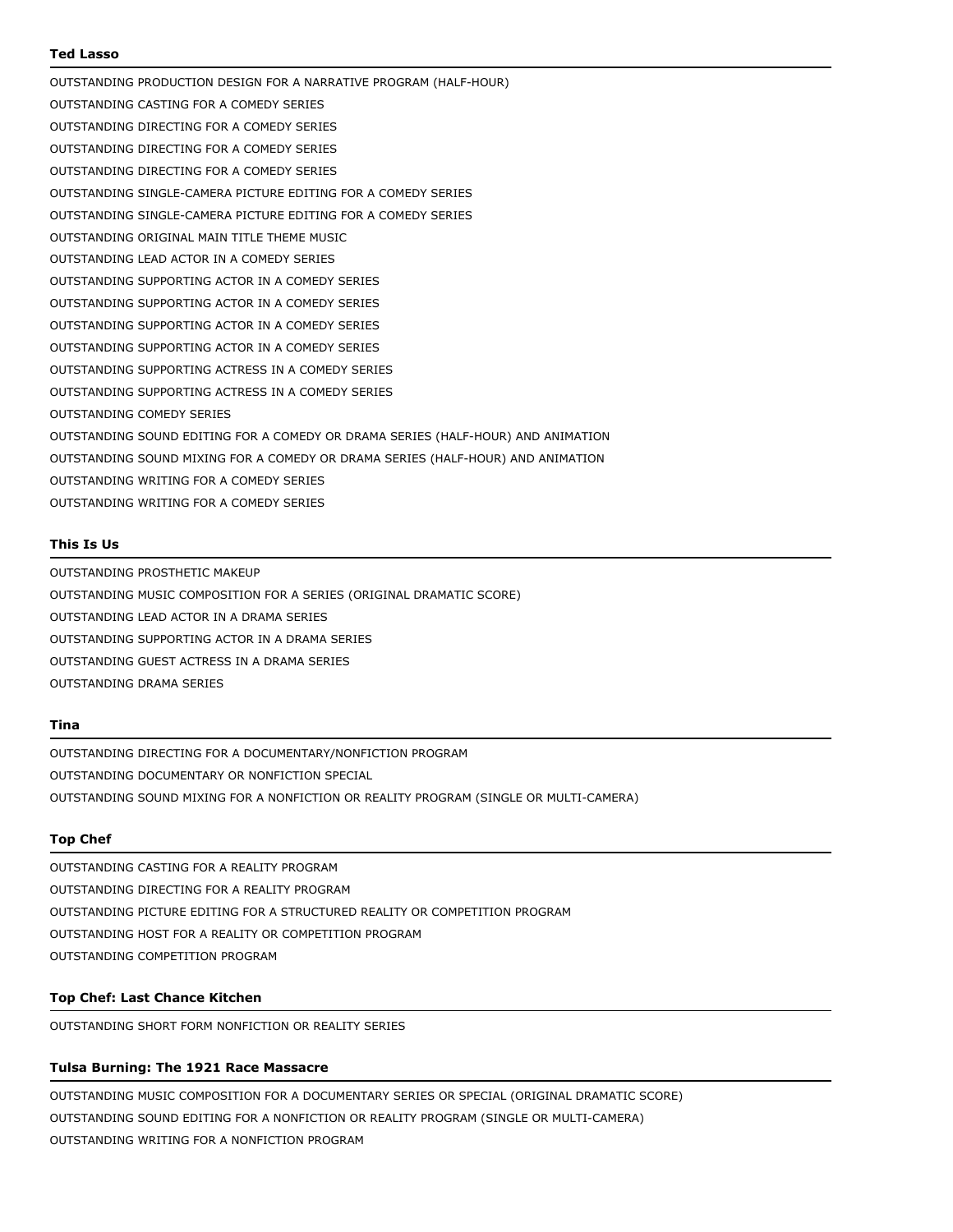## **The Umbrella Academy**

OUTSTANDING CINEMATOGRAPHY FOR A SINGLE-CAMERA SERIES (ONE HOUR) OUTSTANDING FANTASY/SCI-FI COSTUMES OUTSTANDING SOUND EDITING FOR A COMEDY OR DRAMA SERIES (ONE HOUR) OUTSTANDING SPECIAL VISUAL EFFECTS IN A SINGLE EPISODE

## **Uncle Frank**

OUTSTANDING TELEVISION MOVIE

## **Uncomfortable Conversations With A Black Man**

OUTSTANDING SHORT FORM NONFICTION OR REALITY SERIES

### **The Underground Railroad**

OUTSTANDING CASTING FOR A LIMITED OR ANTHOLOGY SERIES OR MOVIE OUTSTANDING CINEMATOGRAPHY FOR A LIMITED OR ANTHOLOGY SERIES OR MOVIE OUTSTANDING DIRECTING FOR A LIMITED OR ANTHOLOGY SERIES OR MOVIE OUTSTANDING MUSIC COMPOSITION FOR A LIMITED OR ANTHOLOGY SERIES, MOVIE OR SPECIAL (ORIGINAL DRAMATIC SCORE) OUTSTANDING LIMITED OR ANTHOLOGY SERIES OUTSTANDING SOUND EDITING FOR A LIMITED OR ANTHOLOGY SERIES, MOVIE OR SPECIAL OUTSTANDING SOUND MIXING FOR A LIMITED OR ANTHOLOGY SERIES OR MOVIE

### **The Undoing**

OUTSTANDING PRODUCTION DESIGN FOR A NARRATIVE CONTEMPORARY PROGRAM (ONE HOUR OR MORE) OUTSTANDING LEAD ACTOR IN A LIMITED OR ANTHOLOGY SERIES OR MOVIE

## **United Shades Of America With W. Kamau Bell**

OUTSTANDING HOSTED NONFICTION SERIES OR SPECIAL

## **United States Of Al**

OUTSTANDING PRODUCTION DESIGN FOR A NARRATIVE PROGRAM (HALF-HOUR)

### **The Upshaws**

OUTSTANDING CINEMATOGRAPHY FOR A MULTI-CAMERA SERIES

# **Vice**

OUTSTANDING HOSTED NONFICTION SERIES OR SPECIAL

# **Vikings**

OUTSTANDING SPECIAL VISUAL EFFECTS IN A SINGLE EPISODE

# **The Voice**

OUTSTANDING CASTING FOR A REALITY PROGRAM

OUTSTANDING DIRECTING FOR A REALITY PROGRAM

OUTSTANDING PICTURE EDITING FOR A STRUCTURED REALITY OR COMPETITION PROGRAM

OUTSTANDING CONTEMPORARY HAIRSTYLING FOR A VARIETY, NONFICTION OR REALITY PROGRAM

OUTSTANDING LIGHTING DESIGN/LIGHTING DIRECTION FOR A VARIETY SERIES

OUTSTANDING COMPETITION PROGRAM

OUTSTANDING TECHNICAL DIRECTION, CAMERAWORK, VIDEO CONTROL FOR A SERIES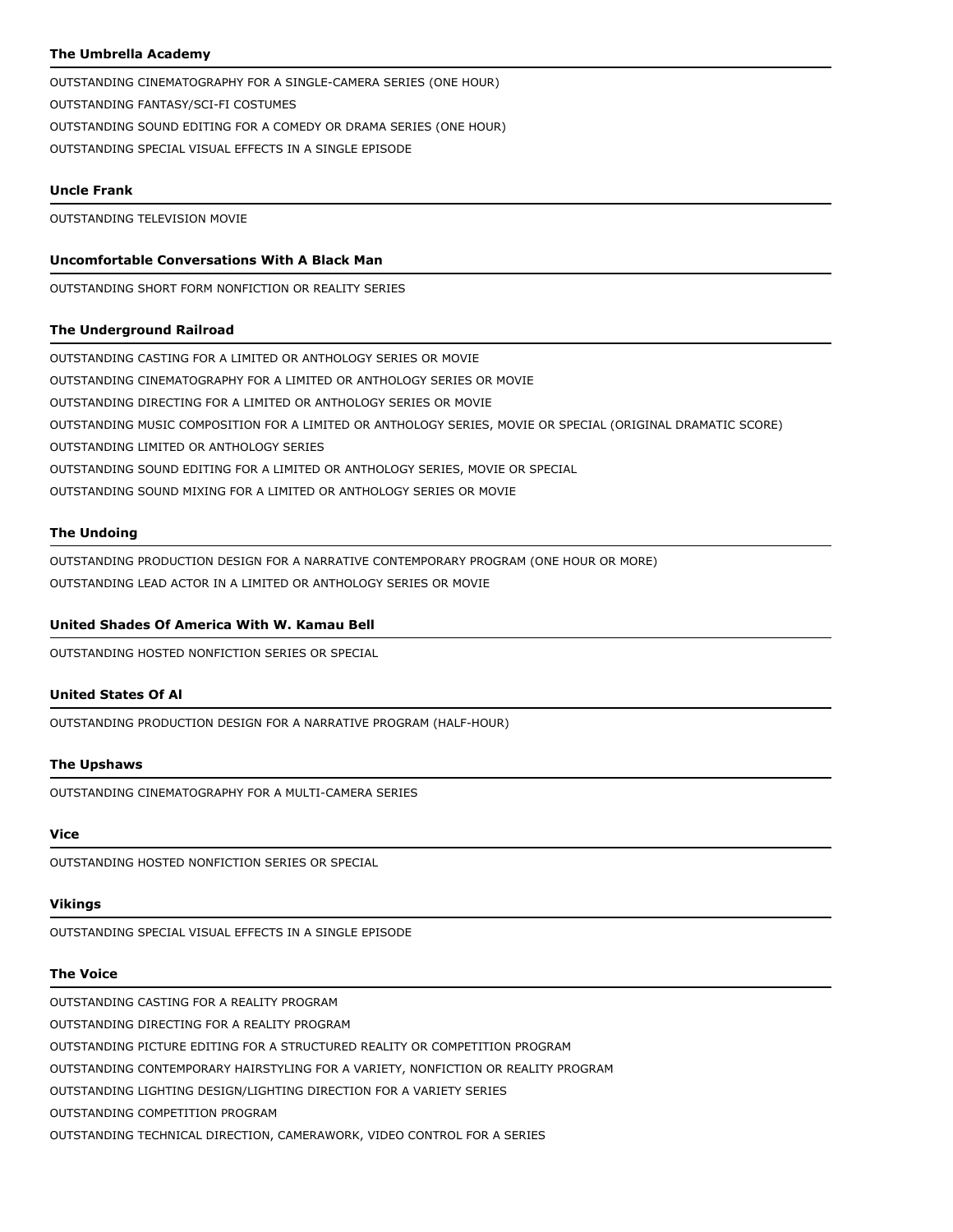## **WandaVision**

OUTSTANDING PRODUCTION DESIGN FOR A NARRATIVE PROGRAM (HALF-HOUR) OUTSTANDING CASTING FOR A LIMITED OR ANTHOLOGY SERIES OR MOVIE OUTSTANDING FANTASY/SCI-FI COSTUMES OUTSTANDING DIRECTING FOR A LIMITED OR ANTHOLOGY SERIES OR MOVIE OUTSTANDING SINGLE-CAMERA PICTURE EDITING FOR A LIMITED OR ANTHOLOGY SERIES OR MOVIE OUTSTANDING SINGLE-CAMERA PICTURE EDITING FOR A LIMITED OR ANTHOLOGY SERIES OR MOVIE OUTSTANDING PERIOD AND/OR CHARACTER HAIRSTYLING OUTSTANDING MAIN TITLE DESIGN OUTSTANDING PERIOD AND/OR CHARACTER MAKEUP (NON-PROSTHETIC) OUTSTANDING MUSIC COMPOSITION FOR A LIMITED OR ANTHOLOGY SERIES, MOVIE OR SPECIAL (ORIGINAL DRAMATIC SCORE) OUTSTANDING ORIGINAL MUSIC AND LYRICS OUTSTANDING ORIGINAL MAIN TITLE THEME MUSIC OUTSTANDING MUSIC SUPERVISION OUTSTANDING LEAD ACTOR IN A LIMITED OR ANTHOLOGY SERIES OR MOVIE OUTSTANDING LEAD ACTRESS IN A LIMITED OR ANTHOLOGY SERIES OR MOVIE OUTSTANDING SUPPORTING ACTRESS IN A LIMITED OR ANTHOLOGY SERIES OR MOVIE OUTSTANDING LIMITED OR ANTHOLOGY SERIES OUTSTANDING SOUND EDITING FOR A LIMITED OR ANTHOLOGY SERIES, MOVIE OR SPECIAL OUTSTANDING SOUND MIXING FOR A LIMITED OR ANTHOLOGY SERIES OR MOVIE OUTSTANDING SPECIAL VISUAL EFFECTS IN A SEASON OR A MOVIE OUTSTANDING WRITING FOR A LIMITED OR ANTHOLOGY SERIES OR MOVIE OUTSTANDING WRITING FOR A LIMITED OR ANTHOLOGY SERIES OR MOVIE OUTSTANDING WRITING FOR A LIMITED OR ANTHOLOGY SERIES OR MOVIE

#### **Warrior**

OUTSTANDING STUNT COORDINATION

#### **Welcome To Chechnya**

EXCEPTIONAL MERIT IN DOCUMENTARY FILMMAKING

## **Welcome To The Blumhouse Live**

OUTSTANDING INTERACTIVE PROGRAM

### **A West Wing Special To Benefit When We All Vote**

OUTSTANDING DIRECTING FOR A VARIETY SPECIAL

OUTSTANDING VARIETY SPECIAL (PRE-RECORDED)

### **World Of Dance**

OUTSTANDING CHOREOGRAPHY FOR VARIETY OR REALITY PROGRAMMING

## **The Year Earth Changed**

OUTSTANDING NARRATOR

## **Yellowstone**

OUTSTANDING PRODUCTION DESIGN FOR A NARRATIVE CONTEMPORARY PROGRAM (ONE HOUR OR MORE)

## **You Can't Stop Us**

OUTSTANDING COMMERCIAL